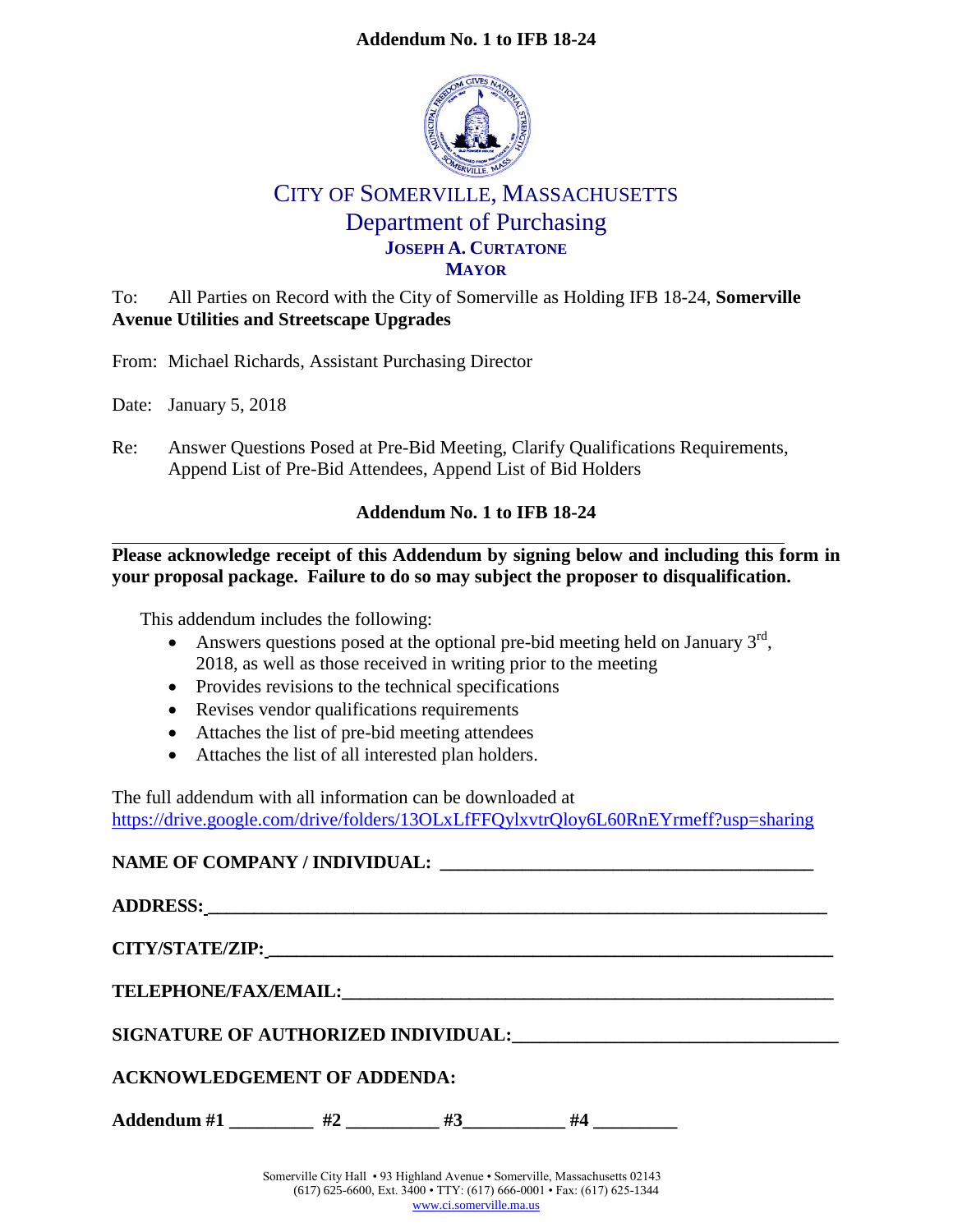# **VENDOR QUALIFICATIONS**

**All references to MassDOT Prequalification are to be struck.** Respondents are requested to submit a notarized Statement of Bidder's Qualifications with your bid package, included herein.

BIDDER SHALL PROVIDE CLEAR AND CONCISE RESPONSES TO ALL QUESTIONS IN THIS STATEMENT. BIDDER SHALL USE THIS FORM, OR A FORM WITH THE SAME FORMATTING AS THE CITY'S STATEMENT OF BIDDER QUALIFICATIONS.

# **TECHNICAL SPECIFICATION REVISIONS**

Due to the file sizes associated with the revised specs and drawings, please download the full Addendum #1 from the Google Drive here -

**[https://drive.google.com/drive/folders/13OLxLfFFQylxvtrQloy6L60RnEYrmeff?usp=shari](https://drive.google.com/drive/folders/13OLxLfFFQylxvtrQloy6L60RnEYrmeff?usp=sharing) [ng](https://drive.google.com/drive/folders/13OLxLfFFQylxvtrQloy6L60RnEYrmeff?usp=sharing)**

Revisions include:

- Many items clarifying/modifying the CIPP spec. per the questions
- Clarifications to Section 02200 Earthwork re: watertight trucks and disposal site
- Added a new Attachment K to the Tech Specs: Including all the record plans that we have for the pipes to receive CIPP lining. (Only the  $66\degree/72\degree/84\degree$  CS is missing). These files are large, but a lot of detail when you enlarge on the computer screen.
- Issuing the Qualifications Form as part of Part 3, Section 3.1 (Forms to be submitted with Bid)
- One sketch to correct/clarify the sizes of the existing south side sidewalk sewer east of Prospect

# **QUESTIONS AND ANSWERS**

Most all questions received prior to and during the pre-bid meeting are answered herein. However, some questions received require additional time to answer and will be included with the Addendum  $\#2$  following the Q/A period due by noon on Wednesday January 10<sup>th</sup>.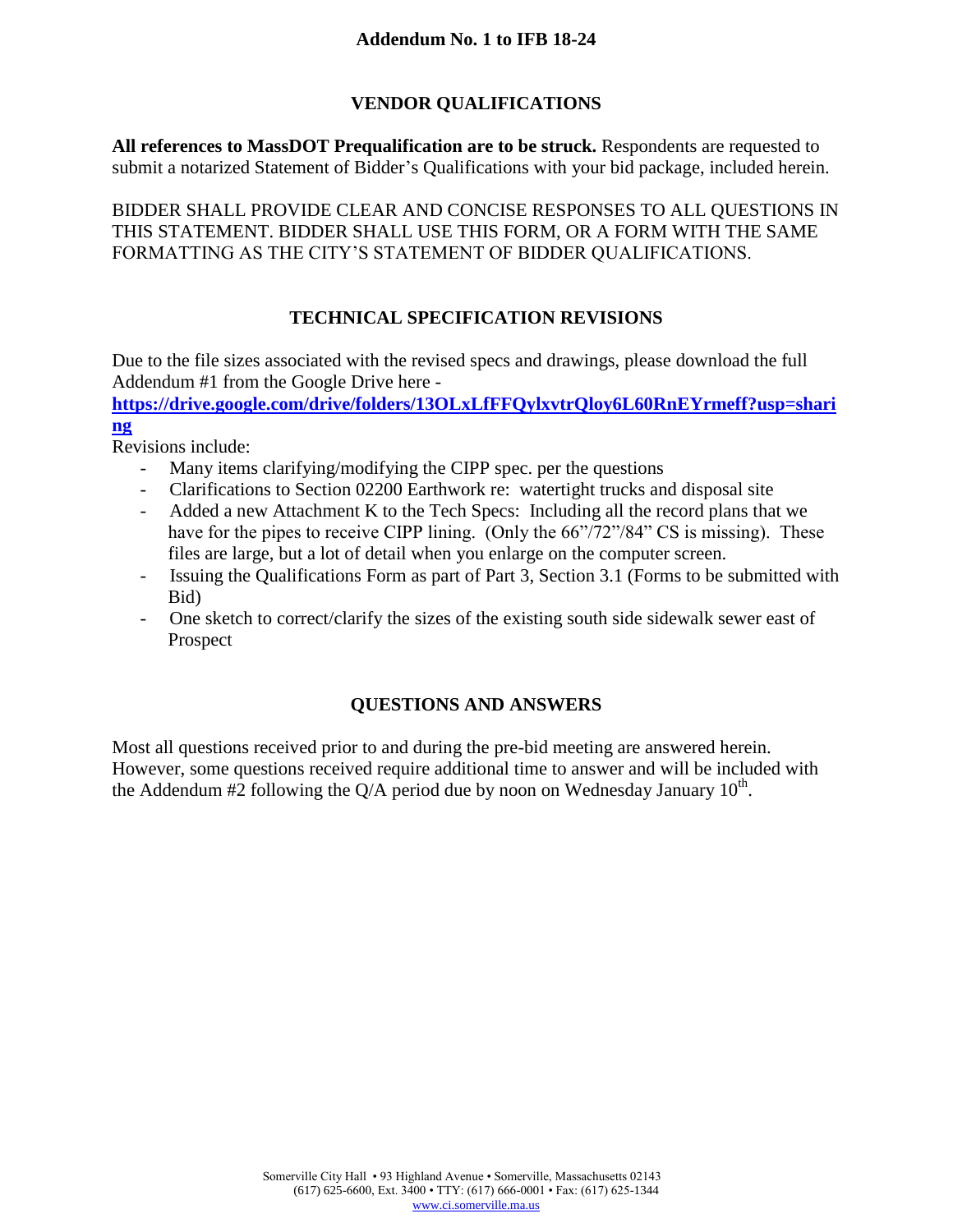#### **NOTARIZED STATEMENT OF BIDDER'S QUALIFICATIONS**

### **THIS FORM MUST BE SUBMITTED WITH YOUR BID**

#### **THIS STATEMENT MUST BE NOTARIZED**

#### **BIDDER SHALL PROVIDE CLEAR AND CONCISE RESPONSES TO ALL QUESTIONS IN THIS STATEMENT. BIDDER SHALL USE THIS FORM, OR A FORM WITH THE SAME FORMATTING AS THE CITY'S STATEMENT OF BIDDER QUALIFICATIONS.**

The bidder must provide references including telephone number and contact names in response to the questions in this section. References will be used in determining the responsibility of the bidder. The City reserves the right to use itself as a reference.

1. The names, titles, residences of all persons and parties interested in this Proposal as principals are as follows:

Note: Give the first and last names in full. In the case of corporation, give names of officers and directors; in the case of a partnership, give names of all partners.

IMPORTANT: Be sure residences are listed below.

| Name                                     | Title | Home Address |  |
|------------------------------------------|-------|--------------|--|
|                                          |       |              |  |
|                                          |       |              |  |
|                                          |       |              |  |
|                                          |       |              |  |
|                                          |       |              |  |
|                                          |       |              |  |
|                                          |       |              |  |
| 2. When organized.                       |       |              |  |
|                                          |       |              |  |
|                                          |       |              |  |
| 3. If a corporation, where incorporated. |       |              |  |

4. Indicate the general nature of work normally performed by your company.

Bidder's Name:

\_\_\_\_\_\_\_\_\_\_\_\_\_\_\_\_\_\_\_\_\_\_\_\_\_\_\_\_\_\_\_\_\_\_\_\_\_\_\_\_\_\_\_\_\_\_\_\_\_\_\_\_\_\_\_\_\_\_\_\_\_\_\_\_\_\_\_\_\_\_\_\_\_\_\_\_\_\_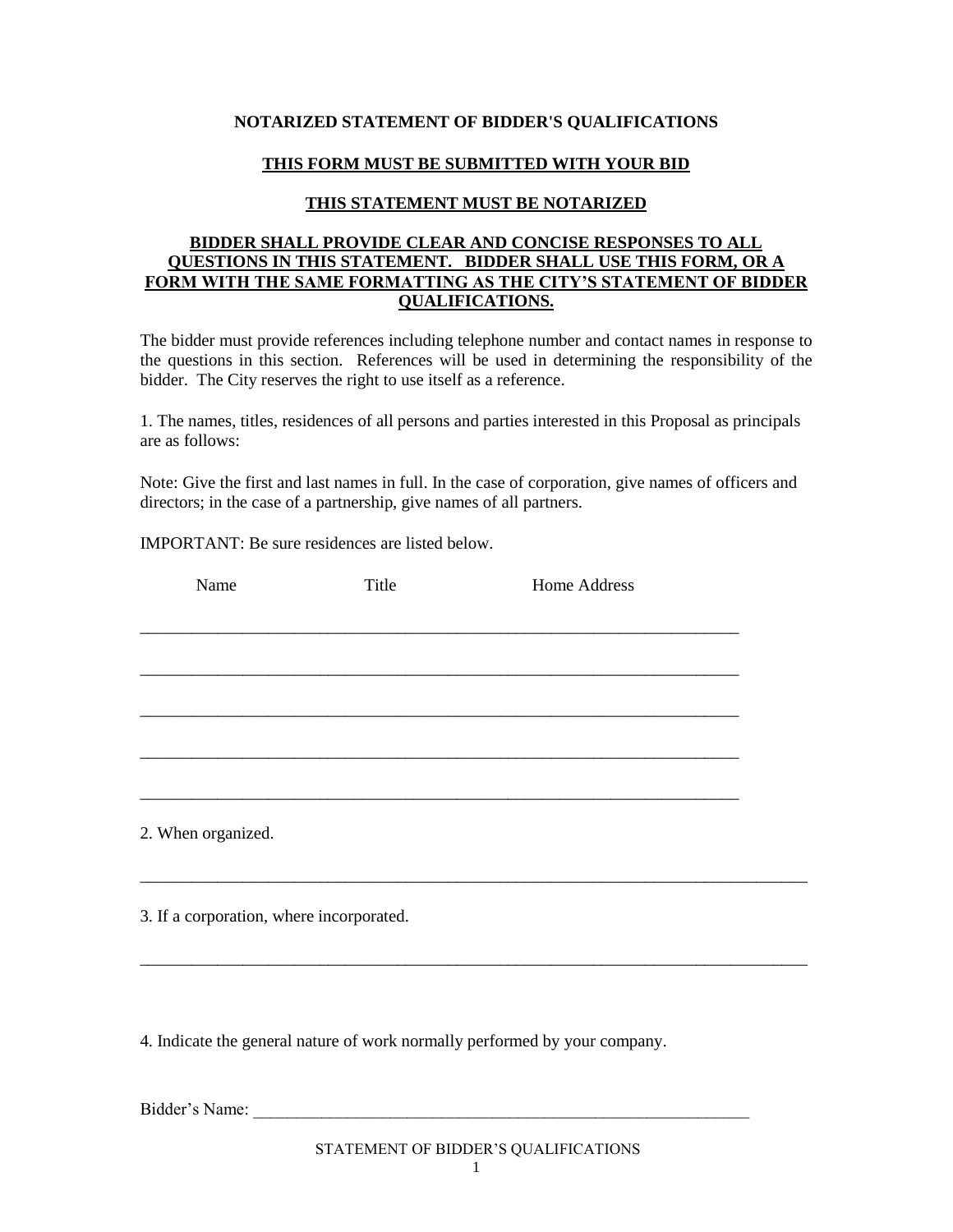5. Has your present organization ever failed to complete any work awarded to it? If so, state when, where, and why.

\_\_\_\_\_\_\_\_\_\_\_\_\_\_\_\_\_\_\_\_\_\_\_\_\_\_\_\_\_\_\_\_\_\_\_\_\_\_\_\_\_\_\_\_\_\_\_\_\_\_\_\_\_\_\_\_\_\_\_\_\_\_\_\_\_\_\_\_\_\_

\_\_\_\_\_\_\_\_\_\_\_\_\_\_\_\_\_\_\_\_\_\_\_\_\_\_\_\_\_\_\_\_\_\_\_\_\_\_\_\_\_\_\_\_\_\_\_\_\_\_\_\_\_\_\_\_\_\_\_\_\_\_\_\_\_\_\_\_\_\_

\_\_\_\_\_\_\_\_\_\_\_\_\_\_\_\_\_\_\_\_\_\_\_\_\_\_\_\_\_\_\_\_\_\_\_\_\_\_\_\_\_\_\_\_\_\_\_\_\_\_\_\_\_\_\_\_\_\_\_\_\_\_\_\_\_\_\_\_\_\_

\_\_\_\_\_\_\_\_\_\_\_\_\_\_\_\_\_\_\_\_\_\_\_\_\_\_\_\_\_\_\_\_\_\_\_\_\_\_\_\_\_\_\_\_\_\_\_\_\_\_\_\_\_\_\_\_\_\_\_\_\_\_\_\_\_\_\_\_\_\_

\_\_\_\_\_\_\_\_\_\_\_\_\_\_\_\_\_\_\_\_\_\_\_\_\_\_\_\_\_\_\_\_\_\_\_\_\_\_\_\_\_\_\_\_\_\_\_\_\_\_\_\_\_\_\_\_\_\_\_\_\_\_\_\_\_\_\_\_\_\_

\_\_\_\_\_\_\_\_\_\_\_\_\_\_\_\_\_\_\_\_\_\_\_\_\_\_\_\_\_\_\_\_\_\_\_\_\_\_\_\_\_\_\_\_\_\_\_\_\_\_\_\_\_\_\_\_\_\_\_\_\_\_\_\_\_\_\_\_\_\_

\_\_\_\_\_\_\_\_\_\_\_\_\_\_\_\_\_\_\_\_\_\_\_\_\_\_\_\_\_\_\_\_\_\_\_\_\_\_\_\_\_\_\_\_\_\_\_\_\_\_\_\_\_\_\_\_\_\_\_\_\_\_\_\_\_\_\_\_\_\_

\_\_\_\_\_\_\_\_\_\_\_\_\_\_\_\_\_\_\_\_\_\_\_\_\_\_\_\_\_\_\_\_\_\_\_\_\_\_\_\_\_\_\_\_\_\_\_\_\_\_\_\_\_\_\_\_\_\_\_\_\_\_\_\_\_\_\_\_\_\_

\_\_\_\_\_\_\_\_\_\_\_\_\_\_\_\_\_\_\_\_\_\_\_\_\_\_\_\_\_\_\_\_\_\_\_\_\_\_\_\_\_\_\_\_\_\_\_\_\_\_\_\_\_\_\_\_\_\_\_\_\_\_\_\_\_\_\_\_\_\_

\_\_\_\_\_\_\_\_\_\_\_\_\_\_\_\_\_\_\_\_\_\_\_\_\_\_\_\_\_\_\_\_\_\_\_\_\_\_\_\_\_\_\_\_\_\_\_\_\_\_\_\_\_\_\_\_\_\_\_\_\_\_\_\_\_\_\_\_\_\_

\_\_\_\_\_\_\_\_\_\_\_\_\_\_\_\_\_\_\_\_\_\_\_\_\_\_\_\_\_\_\_\_\_\_\_\_\_\_\_\_\_\_\_\_\_\_\_\_\_\_\_\_\_\_\_\_\_\_\_\_\_\_\_\_\_\_\_\_\_\_

\_\_\_\_\_\_\_\_\_\_\_\_\_\_\_\_\_\_\_\_\_\_\_\_\_\_\_\_\_\_\_\_\_\_\_\_\_\_\_\_\_\_\_\_\_\_\_\_\_\_\_\_\_\_\_\_\_\_\_\_\_\_\_\_\_\_\_\_\_\_

6. Has your present organization ever defaulted on a contract? If so, state when, where, and why.

7. Qualification Requirements – As a minimum, the Bidder must demonstrate that it is qualified to bid on this Contract by adequately providing responses to the following qualification requirements:

## **7A Qualification Requirement for Large Utilities in Urban Setting:**

Within the last 10 years, the Contractor must have successfully completed at least 3 projects involving, as a minimum, the construction of water mains, sanitary sewers, large-sized (equivalent of 48 inches or greater) storm drains, and precast concrete structures (greater that 6-ft diameter or equivalent in other shapes), in streets and sidewalks within a crowded urban setting; including traffic and pedestrian management and utility relocation and coordination. The dollar value of one project must be at least 30 million dollars and at least 20 million dollars for the other two projects. Provide the following details.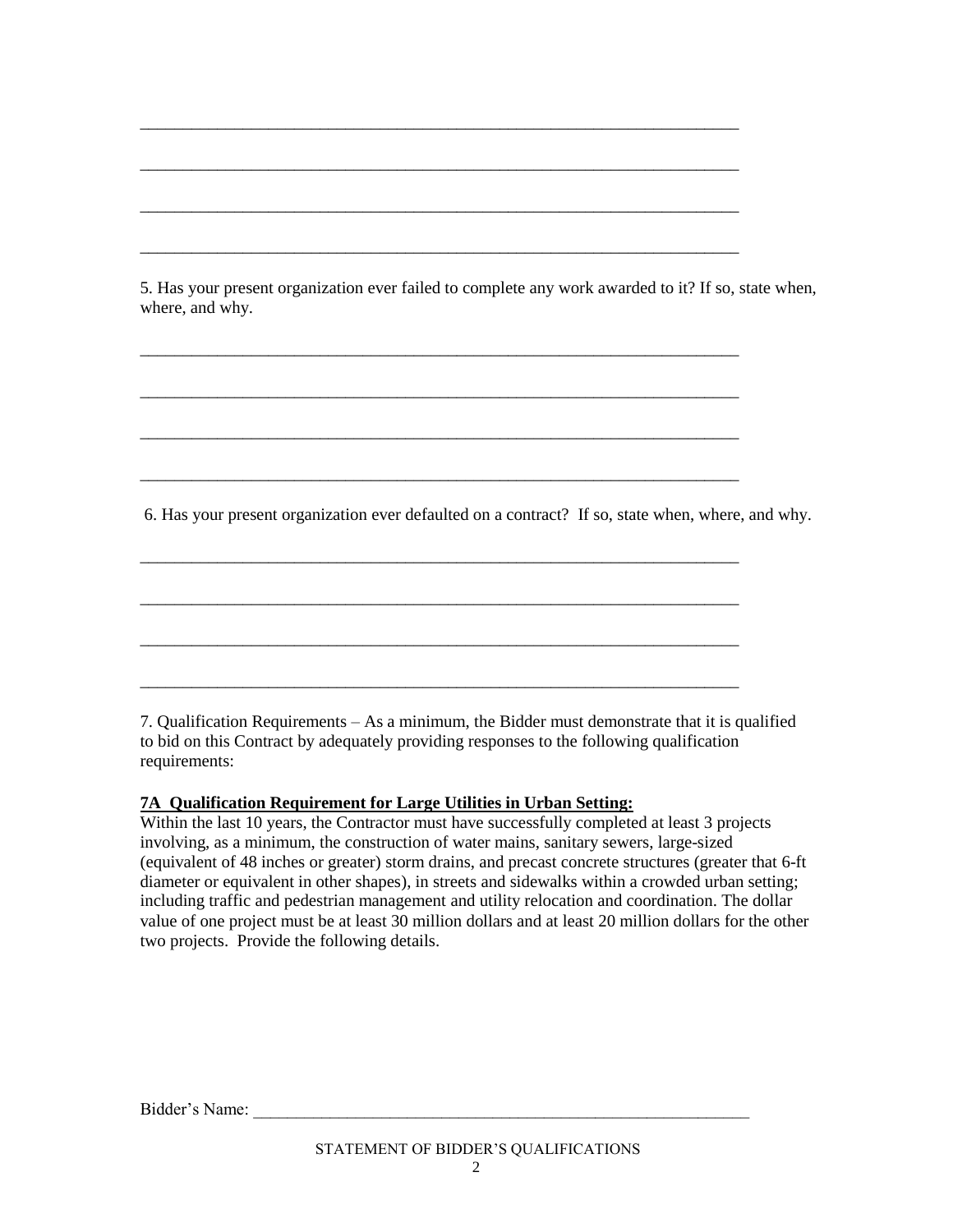| Project #7A-1: |  |  |  |
|----------------|--|--|--|
|                |  |  |  |

| Project Name: |                                                       |  |
|---------------|-------------------------------------------------------|--|
| Start date:   | Completion date:                                      |  |
|               | Name and address of Owner for whom the work was done: |  |

Name of Owner's Representative (for Reference): \_\_\_\_\_\_\_\_\_\_\_\_\_\_\_\_\_\_\_\_\_\_\_\_\_\_\_\_\_\_\_\_ Owner's Representative's Current Telephone #: <u>and the state of the state of the state of the state of the state of the state of the state of the state of the state of the state of the state of the state of the state of the state of the state of the state of the state</u> **Dollar Value of Contract** 

Location of urban setting impacted by project:

Description of work performed that demonstrates that the above requirements have been fulfilled:

### Project  $# 7A-2$ :

Start date: Completion date: Completion date: Name and address of Owner for whom the work was done:

Name of Owner's Representative (for Reference): Owner's Representative's Current Telephone #: **Dollar Value of Contract:** 

Location of urban setting impacted by project: \_\_\_\_\_\_\_\_\_\_\_\_\_\_\_\_\_\_\_\_\_\_\_\_\_\_\_\_\_\_\_\_\_\_

Description of work performed that demonstrates that the above requirements have been fulfilled: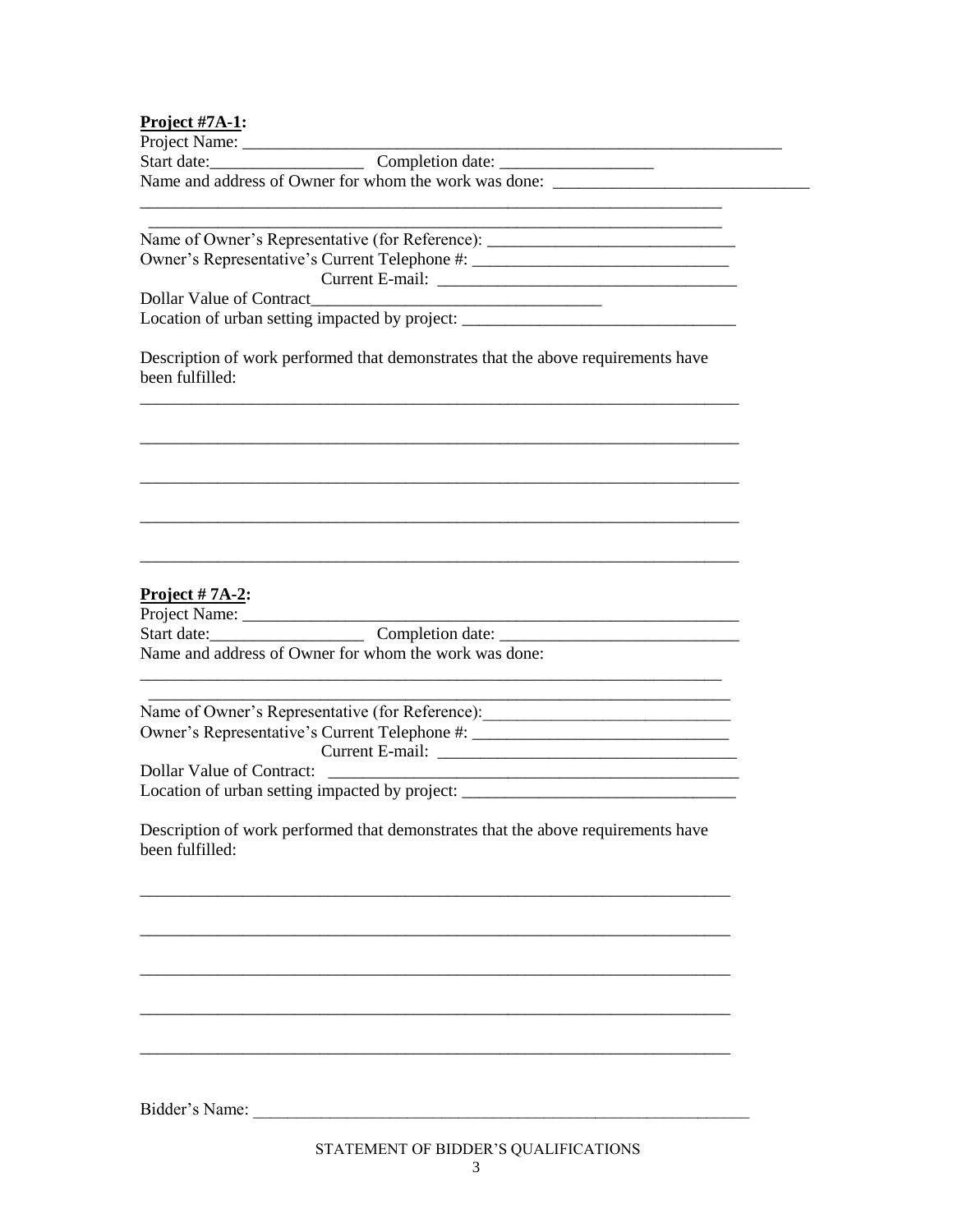#### **Project # 7A-3:**

| Project Name: |  |
|---------------|--|
|               |  |

Start date:\_\_\_\_\_\_\_\_\_\_\_\_\_\_\_\_\_\_ Completion date: \_\_\_\_\_\_\_\_\_\_\_\_\_\_\_\_\_\_\_\_\_\_\_\_\_\_\_\_ Name and address of Owner for whom the work was done:

 \_\_\_\_\_\_\_\_\_\_\_\_\_\_\_\_\_\_\_\_\_\_\_\_\_\_\_\_\_\_\_\_\_\_\_\_\_\_\_\_\_\_\_\_\_\_\_\_\_\_\_\_\_\_\_\_\_\_\_\_\_\_\_\_\_\_\_\_ Name of Owner's Representative (for Reference): Owner's Representative's Current Telephone #: \_\_\_\_\_\_\_\_\_\_\_\_\_\_\_\_\_\_\_\_\_\_\_\_\_\_\_\_\_\_\_\_\_\_ Current E-mail: \_\_\_\_\_\_\_\_\_\_\_\_\_\_\_\_\_\_\_\_\_\_\_\_\_\_\_\_\_\_\_\_\_\_\_ Dollar Value of Contract: Location of urban setting impacted by project:

\_\_\_\_\_\_\_\_\_\_\_\_\_\_\_\_\_\_\_\_\_\_\_\_\_\_\_\_\_\_\_\_\_\_\_\_\_\_\_\_\_\_\_\_\_\_\_\_\_\_\_\_\_\_\_\_\_\_\_\_\_\_\_\_\_\_\_\_

Description of work performed that demonstrates that the above requirements have been fulfilled:

\_\_\_\_\_\_\_\_\_\_\_\_\_\_\_\_\_\_\_\_\_\_\_\_\_\_\_\_\_\_\_\_\_\_\_\_\_\_\_\_\_\_\_\_\_\_\_\_\_\_\_\_\_\_\_\_\_\_\_\_\_\_\_\_\_\_\_\_\_

\_\_\_\_\_\_\_\_\_\_\_\_\_\_\_\_\_\_\_\_\_\_\_\_\_\_\_\_\_\_\_\_\_\_\_\_\_\_\_\_\_\_\_\_\_\_\_\_\_\_\_\_\_\_\_\_\_\_\_\_\_\_\_\_\_\_\_\_\_

\_\_\_\_\_\_\_\_\_\_\_\_\_\_\_\_\_\_\_\_\_\_\_\_\_\_\_\_\_\_\_\_\_\_\_\_\_\_\_\_\_\_\_\_\_\_\_\_\_\_\_\_\_\_\_\_\_\_\_\_\_\_\_\_\_\_\_\_\_

\_\_\_\_\_\_\_\_\_\_\_\_\_\_\_\_\_\_\_\_\_\_\_\_\_\_\_\_\_\_\_\_\_\_\_\_\_\_\_\_\_\_\_\_\_\_\_\_\_\_\_\_\_\_\_\_\_\_\_\_\_\_\_\_\_\_\_\_\_

\_\_\_\_\_\_\_\_\_\_\_\_\_\_\_\_\_\_\_\_\_\_\_\_\_\_\_\_\_\_\_\_\_\_\_\_\_\_\_\_\_\_\_\_\_\_\_\_\_\_\_\_\_\_\_\_\_\_\_\_\_\_\_\_\_\_\_\_\_

\_\_\_\_\_\_\_\_\_\_\_\_\_\_\_\_\_\_\_\_\_\_\_\_\_\_\_\_\_\_\_\_\_\_\_\_\_\_\_\_\_\_\_\_\_\_\_\_\_\_\_\_\_\_\_\_\_\_\_\_\_\_\_\_\_\_\_\_\_\_

#### **7B Qualification Requirement for water mains in Urban Setting:**

Within the last 10 years, the Contractor must have successfully completed at least 3 projects involving, as a minimum, the construction of water mains at least 12-inches in size within a crowded urban setting; including traffic and pedestrian management and utility relocation and coordination. The Contractor shall show experience with deactivating, removing, constructing, pressure testing, flushing and cleaning, disinfecting and commissioning water mains. The dollar value of one project must be at least 5 million dollars and at least 2 million dollars for the other two projects. Provide the following details.

#### **Project #7B-1:**

| Project N<br>Name: |  |
|--------------------|--|
|                    |  |

| Start date: | Completion date:                                      |  |
|-------------|-------------------------------------------------------|--|
|             | Name and address of Owner for whom the work was done: |  |

 \_\_\_\_\_\_\_\_\_\_\_\_\_\_\_\_\_\_\_\_\_\_\_\_\_\_\_\_\_\_\_\_\_\_\_\_\_\_\_\_\_\_\_\_\_\_\_\_\_\_\_\_\_\_\_\_\_\_\_\_\_\_\_\_\_\_\_ Name of Owner's Representative (for Reference): \_\_\_\_\_\_\_\_\_\_\_\_\_\_\_\_\_\_\_\_\_\_\_\_\_\_\_\_\_\_\_\_ Owner's Representative's Current Telephone #: \_\_\_\_\_\_\_\_\_\_\_\_\_\_\_\_\_\_\_\_\_\_\_\_\_\_\_\_\_\_\_\_\_\_ Current E-mail: \_\_\_\_\_\_\_\_\_\_\_\_\_\_\_\_\_\_\_\_\_\_\_\_\_\_\_\_\_\_\_\_\_\_\_

\_\_\_\_\_\_\_\_\_\_\_\_\_\_\_\_\_\_\_\_\_\_\_\_\_\_\_\_\_\_\_\_\_\_\_\_\_\_\_\_\_\_\_\_\_\_\_\_\_\_\_\_\_\_\_\_\_\_\_\_\_\_\_\_\_\_\_\_

Dollar Value of Contract\_\_\_\_\_\_\_\_\_\_\_\_\_\_\_\_\_\_\_\_\_\_\_\_\_\_\_\_\_\_\_\_\_\_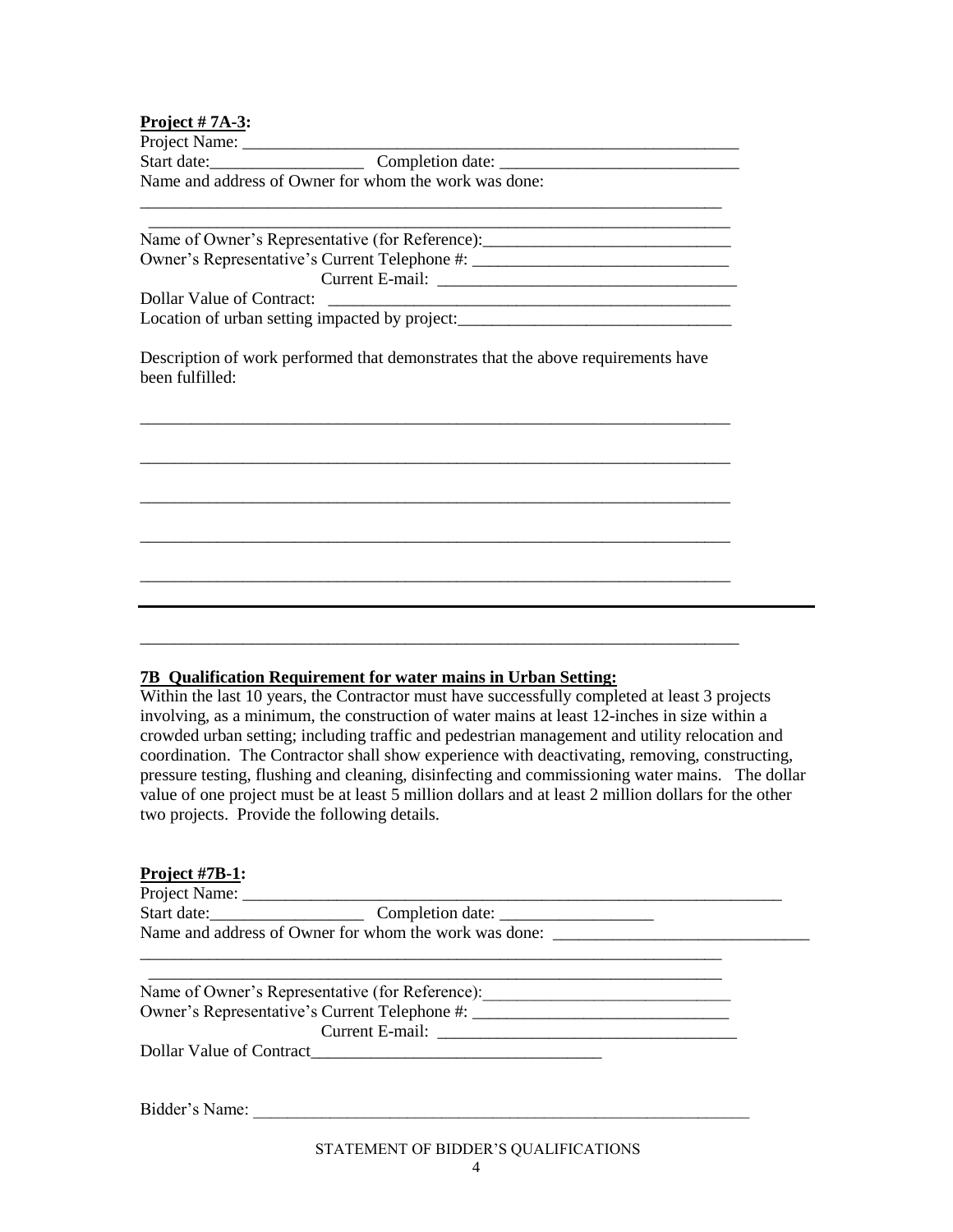Location of urban setting impacted by project:

Description of work performed that demonstrates that the above requirements have been fulfilled:

## Project  $# 7B-2$ :

| Project Name:                                         |                  |
|-------------------------------------------------------|------------------|
| Start date:                                           | Completion date: |
| Name and address of Owner for whom the work was done: |                  |

Name of Owner's Representative (for Reference): \_\_\_\_\_\_\_\_\_\_\_\_\_\_\_\_\_\_\_\_\_\_\_\_\_\_\_\_\_\_\_\_\_ Owner's Representative's Current Telephone #: Dollar Value of Contract: Location of urban setting impacted by project: \_\_\_\_\_\_\_\_\_\_\_\_\_\_\_\_\_\_\_\_\_\_\_\_\_\_\_\_\_\_\_\_\_\_

Description of work performed that demonstrates that the above requirements have been fulfilled: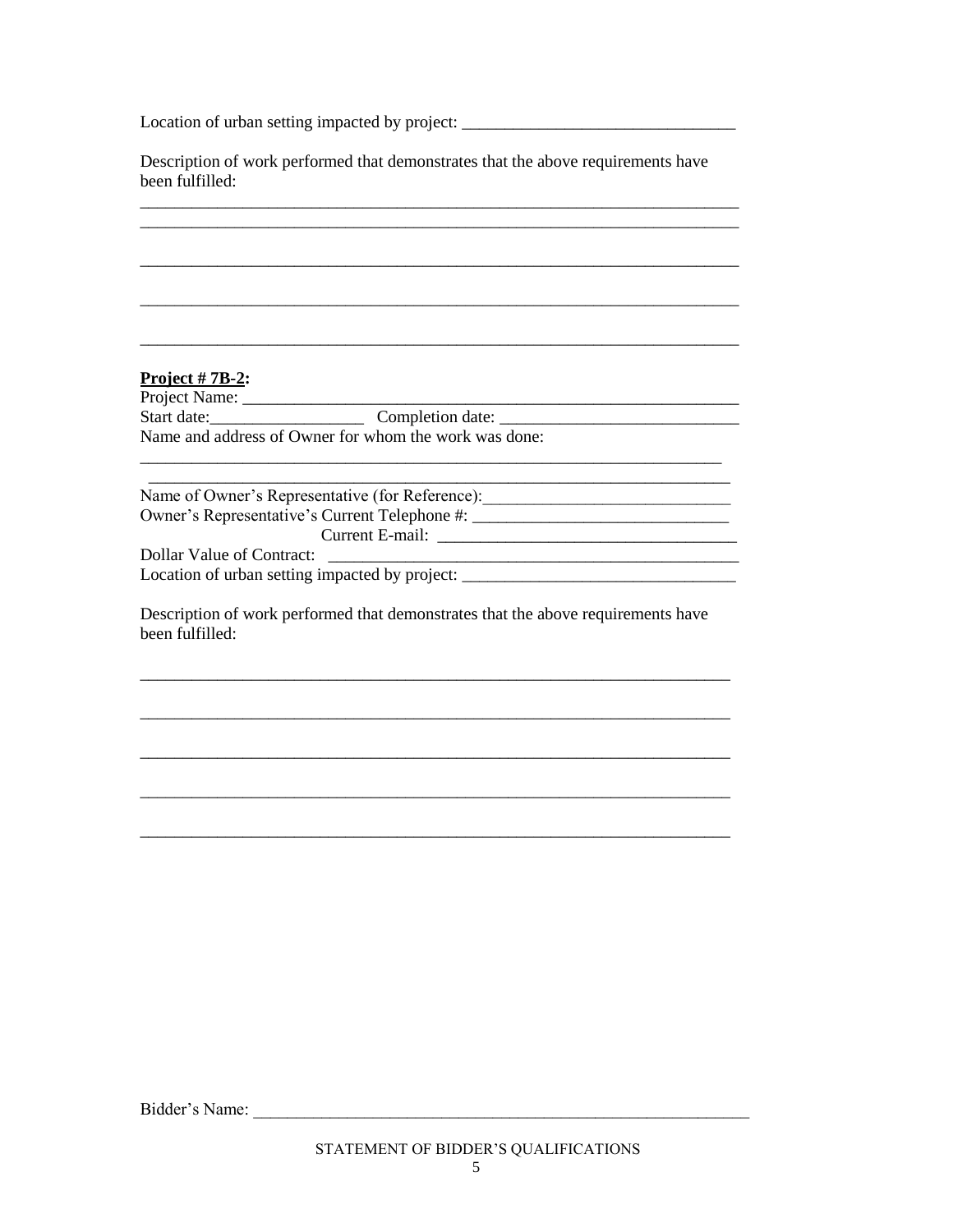## **Project # 7B-3:**

Project Name: Start date:\_\_\_\_\_\_\_\_\_\_\_\_\_\_\_\_\_\_ Completion date: \_\_\_\_\_\_\_\_\_\_\_\_\_\_\_\_\_\_\_\_\_\_\_\_\_\_\_\_ Name and address of Owner for whom the work was done:

\_\_\_\_\_\_\_\_\_\_\_\_\_\_\_\_\_\_\_\_\_\_\_\_\_\_\_\_\_\_\_\_\_\_\_\_\_\_\_\_\_\_\_\_\_\_\_\_\_\_\_\_\_\_\_\_\_\_\_\_\_\_\_\_\_\_\_\_

 \_\_\_\_\_\_\_\_\_\_\_\_\_\_\_\_\_\_\_\_\_\_\_\_\_\_\_\_\_\_\_\_\_\_\_\_\_\_\_\_\_\_\_\_\_\_\_\_\_\_\_\_\_\_\_\_\_\_\_\_\_\_\_\_\_\_\_\_ Name of Owner's Representative (for Reference): Owner's Representative's Current Telephone #: \_\_\_\_\_\_\_\_\_\_\_\_\_\_\_\_\_\_\_\_\_\_\_\_\_\_\_\_\_\_\_\_\_\_ Current E-mail: \_\_\_\_\_\_\_\_\_\_\_\_\_\_\_\_\_\_\_\_\_\_\_\_\_\_\_\_\_\_\_\_\_\_\_ Dollar Value of Contract: Location of urban setting impacted by project:

Description of work performed that demonstrates that the above requirements have been fulfilled:

\_\_\_\_\_\_\_\_\_\_\_\_\_\_\_\_\_\_\_\_\_\_\_\_\_\_\_\_\_\_\_\_\_\_\_\_\_\_\_\_\_\_\_\_\_\_\_\_\_\_\_\_\_\_\_\_\_\_\_\_\_\_\_\_\_\_\_\_\_

\_\_\_\_\_\_\_\_\_\_\_\_\_\_\_\_\_\_\_\_\_\_\_\_\_\_\_\_\_\_\_\_\_\_\_\_\_\_\_\_\_\_\_\_\_\_\_\_\_\_\_\_\_\_\_\_\_\_\_\_\_\_\_\_\_\_\_\_\_

\_\_\_\_\_\_\_\_\_\_\_\_\_\_\_\_\_\_\_\_\_\_\_\_\_\_\_\_\_\_\_\_\_\_\_\_\_\_\_\_\_\_\_\_\_\_\_\_\_\_\_\_\_\_\_\_\_\_\_\_\_\_\_\_\_\_\_\_\_

\_\_\_\_\_\_\_\_\_\_\_\_\_\_\_\_\_\_\_\_\_\_\_\_\_\_\_\_\_\_\_\_\_\_\_\_\_\_\_\_\_\_\_\_\_\_\_\_\_\_\_\_\_\_\_\_\_\_\_\_\_\_\_\_\_\_\_\_\_

\_\_\_\_\_\_\_\_\_\_\_\_\_\_\_\_\_\_\_\_\_\_\_\_\_\_\_\_\_\_\_\_\_\_\_\_\_\_\_\_\_\_\_\_\_\_\_\_\_\_\_\_\_\_\_\_\_\_\_\_\_\_\_\_\_\_\_\_\_

#### **7C Qualification Requirement for Traffic Management in Congested Urban Setting:**

Within the last 10 years, the Contractor must have successfully completed at least 3 projects involving, as a minimum, work on state/city highways in an urban setting with heavy volumes of motor vehicle, bicycle, pedestrian and handicap traffic that required rerouting of traffic and transportation and coordination with state and/or city police, fire, parking, traffic and handicap compliance departments. The dollar value of one project must have been at least 30 million dollars and at least 20 million dollars for the two projects. Provide the following details.

#### **Project #7C-1:**

| Project Name:             |                                                                                  |  |
|---------------------------|----------------------------------------------------------------------------------|--|
| Start date:               | Completion date:                                                                 |  |
|                           | Name and address of Owner for whom the work was done:                            |  |
|                           |                                                                                  |  |
|                           | Name of Owner's Representative (for Reference):                                  |  |
|                           | Owner's Representative's Current Telephone #: __________________________________ |  |
|                           |                                                                                  |  |
| Dollar Value of Contract: |                                                                                  |  |
|                           | State/City highway and location of urban setting impacted by project:            |  |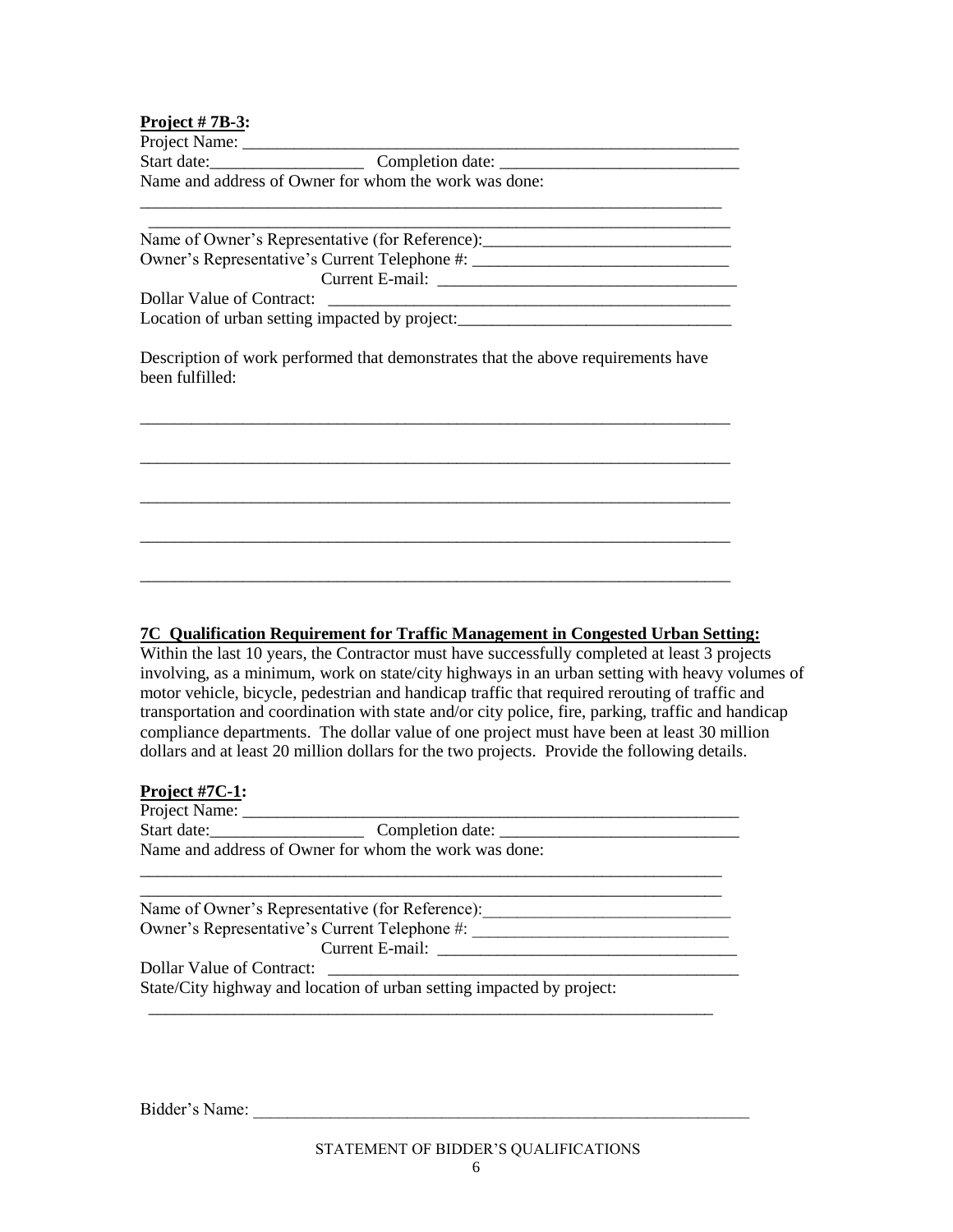Description of work performed that demonstrates that the above requirements have been fulfilled:

| Project $#7C-2$ :         |                                                                                   |
|---------------------------|-----------------------------------------------------------------------------------|
|                           |                                                                                   |
|                           |                                                                                   |
|                           | Name and address of Owner for whom the work was done:                             |
|                           | Name of Owner's Representative (for Reference): _________________________________ |
|                           | Owner's Representative's Current Telephone #: __________________________________  |
|                           |                                                                                   |
| Dollar Value of Contract: |                                                                                   |
|                           | State/City highway and location of urban setting impacted by project:             |
|                           |                                                                                   |
|                           |                                                                                   |
|                           | Description of work performed that demonstrates that the above requirements have  |
| been fulfilled:           |                                                                                   |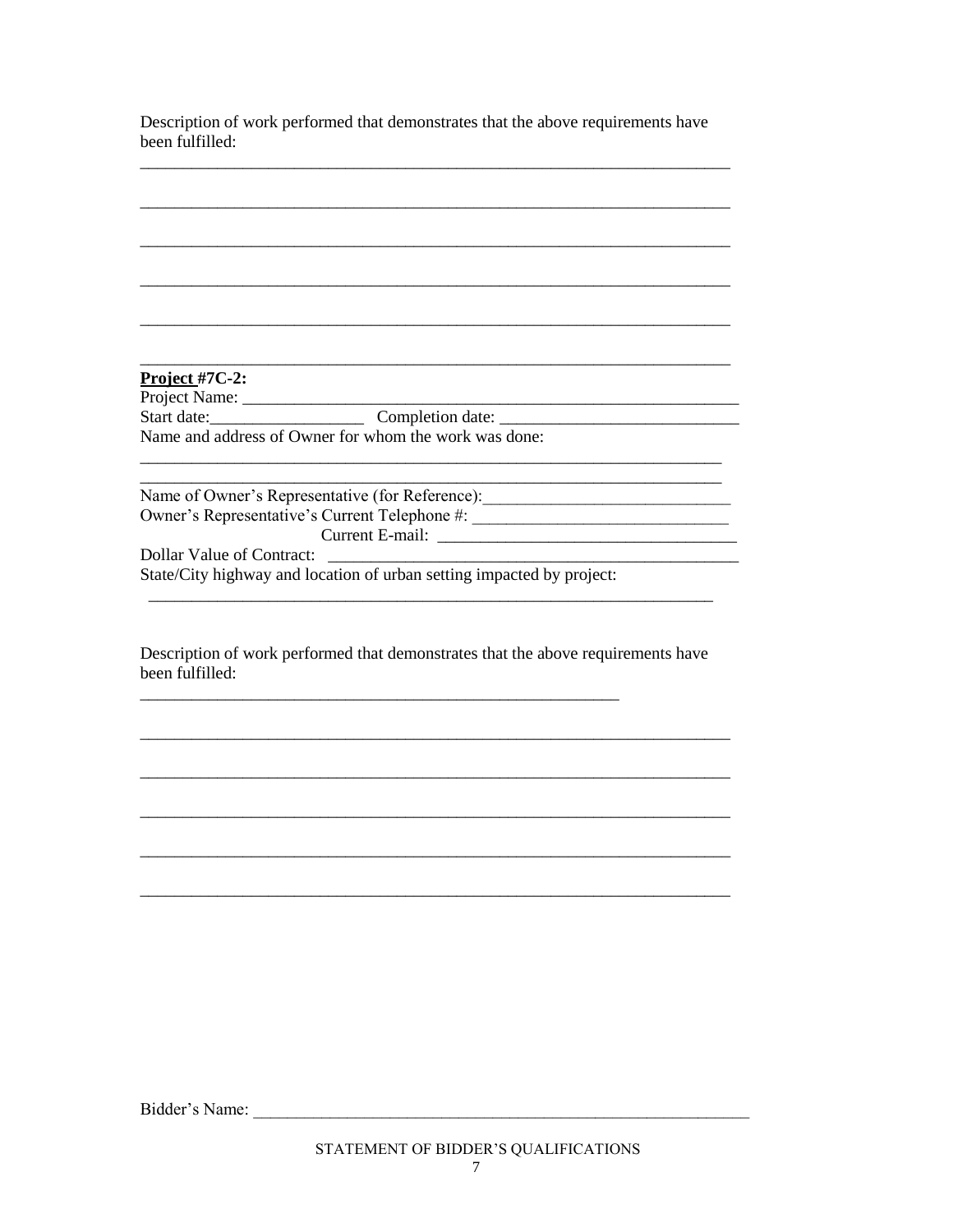## **Project # 7C-3:**

Project Name:

Start date:\_\_\_\_\_\_\_\_\_\_\_\_\_\_\_\_\_\_ Completion date: \_\_\_\_\_\_\_\_\_\_\_\_\_\_\_\_\_\_\_\_\_\_\_\_\_\_\_\_ Name and address of Owner for whom the work was done:

 \_\_\_\_\_\_\_\_\_\_\_\_\_\_\_\_\_\_\_\_\_\_\_\_\_\_\_\_\_\_\_\_\_\_\_\_\_\_\_\_\_\_\_\_\_\_\_\_\_\_\_\_\_\_\_\_\_\_\_\_\_\_\_\_\_\_\_\_ Name of Owner's Representative (for Reference): Owner's Representative's Current Telephone #: \_\_\_\_\_\_\_\_\_\_\_\_\_\_\_\_\_\_\_\_\_\_\_\_\_\_\_\_\_\_\_\_\_\_ Current E-mail: \_\_\_\_\_\_\_\_\_\_\_\_\_\_\_\_\_\_\_\_\_\_\_\_\_\_\_\_\_\_\_\_\_\_\_ Dollar Value of Contract: State/City highway and location of urban setting impacted by project:

\_\_\_\_\_\_\_\_\_\_\_\_\_\_\_\_\_\_\_\_\_\_\_\_\_\_\_\_\_\_\_\_\_\_\_\_\_\_\_\_\_\_\_\_\_\_\_\_\_\_\_\_\_\_\_\_\_\_\_\_\_\_\_\_\_\_

\_\_\_\_\_\_\_\_\_\_\_\_\_\_\_\_\_\_\_\_\_\_\_\_\_\_\_\_\_\_\_\_\_\_\_\_\_\_\_\_\_\_\_\_\_\_\_\_\_\_\_\_\_\_\_\_\_\_\_\_\_\_\_\_\_\_\_\_

Description of work performed that demonstrates that the above requirements have been fulfilled:

\_\_\_\_\_\_\_\_\_\_\_\_\_\_\_\_\_\_\_\_\_\_\_\_\_\_\_\_\_\_\_\_\_\_\_\_\_\_\_\_\_\_\_\_\_\_\_\_\_\_\_\_\_\_\_\_\_\_\_\_\_\_\_\_\_\_\_\_\_\_\_\_\_\_\_\_\_

\_\_\_\_\_\_\_\_\_\_\_\_\_\_\_\_\_\_\_\_\_\_\_\_\_\_\_\_\_\_\_\_\_\_\_\_\_\_\_\_\_\_\_\_\_\_\_\_\_\_\_\_\_\_\_\_\_\_\_\_\_\_\_\_\_\_\_\_\_\_

\_\_\_\_\_\_\_\_\_\_\_\_\_\_\_\_\_\_\_\_\_\_\_\_\_\_\_\_\_\_\_\_\_\_\_\_\_\_\_\_\_\_\_\_\_\_\_\_\_\_\_\_\_\_\_\_\_\_\_\_\_\_\_\_\_\_\_\_\_\_

\_\_\_\_\_\_\_\_\_\_\_\_\_\_\_\_\_\_\_\_\_\_\_\_\_\_\_\_\_\_\_\_\_\_\_\_\_\_\_\_\_\_\_\_\_\_\_\_\_\_\_\_\_\_\_\_\_\_\_\_\_\_\_\_\_\_\_\_\_\_

## **7D Qualification Requirement for Support of Excavations and Structure Monitoring:**

Within the last 10 years, the Contractor must have successfully completed at least 3 projects involving, as a minimum, the design and installation of temporary earth support system similar in length, depth and method of installation to that required by this Contract as well as involving Structure Monitoring similar to that required by this Contract. The dollar value of one project must have been at least 30 million dollars and at least 20 million dollars for the other two projects. Provide the following details.

| Project #7D-1: |                                                       |  |
|----------------|-------------------------------------------------------|--|
| Project Name:  |                                                       |  |
| Start date:    | Completion date:                                      |  |
|                | Name and address of Owner for whom the work was done: |  |
|                |                                                       |  |

| Name of Owner's Representative (for Reference):  |
|--------------------------------------------------|
| Owner's Representative's Current Telephone #: __ |
| Current E-mail:                                  |
| Dollar Value of Contract:                        |
|                                                  |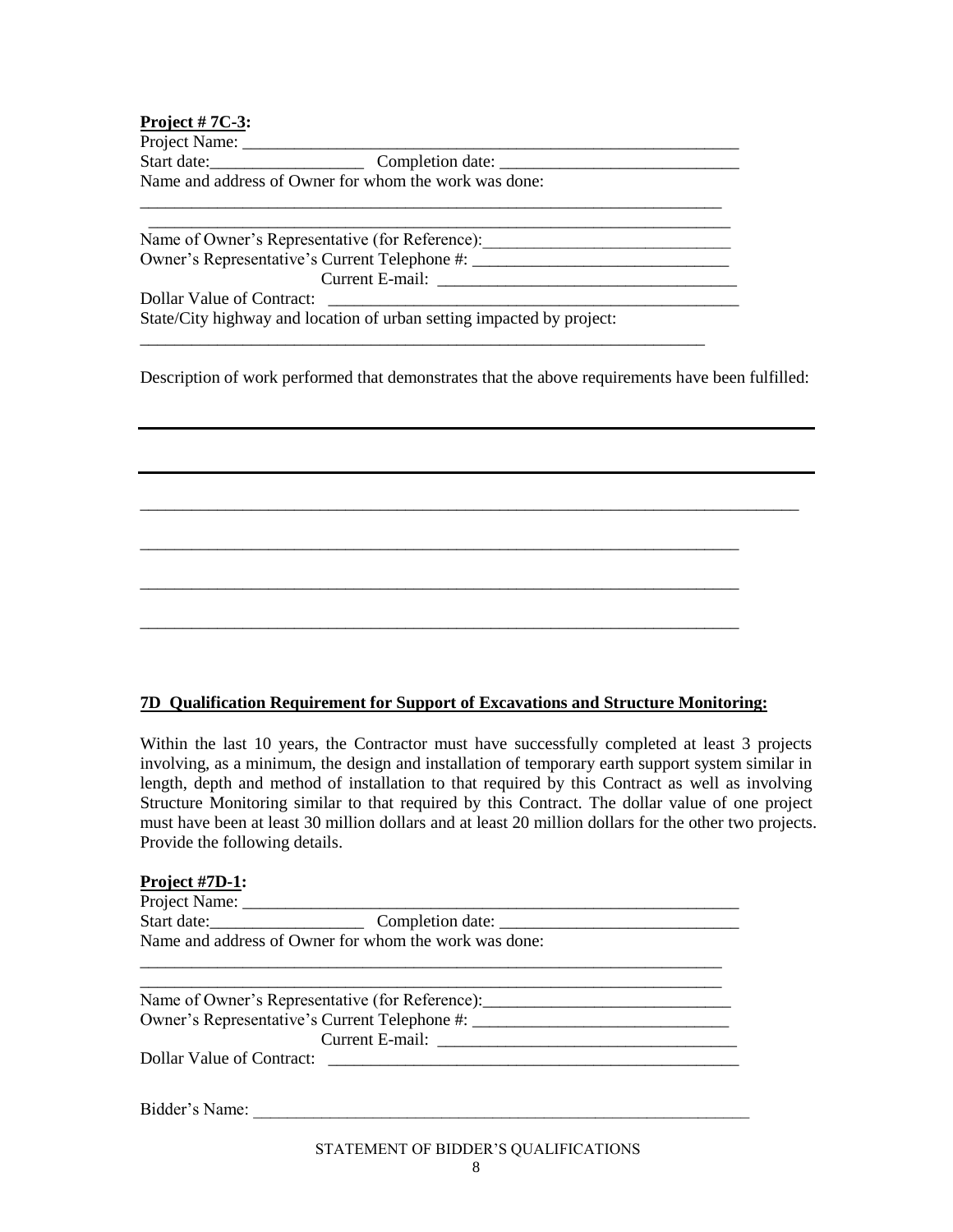Description of work performed that demonstrates that the above requirements have been fulfilled:

| Project $#7D-2$ :                                                                                                                                                                                           |  |
|-------------------------------------------------------------------------------------------------------------------------------------------------------------------------------------------------------------|--|
| Project Name:                                                                                                                                                                                               |  |
|                                                                                                                                                                                                             |  |
| Name and address of Owner for whom the work was done:<br><u> 1989 - Johann Barbara, martxa alemaniar argumentuar argumentuar argumentuar argumentuar argumentuar argumentu</u>                              |  |
| <u> 1980 - Johann Stoff, die Stadt auf der Stoffen und der Stoffen und der Stoffen und der Stoffen und der Stoffen</u><br>Name of Owner's Representative (for Reference): _________________________________ |  |
| Owner's Representative's Current Telephone #: __________________________________                                                                                                                            |  |
|                                                                                                                                                                                                             |  |
| Dollar Value of Contract:                                                                                                                                                                                   |  |
| Description of work performed that demonstrates that the above requirements have been fulfilled:                                                                                                            |  |
|                                                                                                                                                                                                             |  |
|                                                                                                                                                                                                             |  |
|                                                                                                                                                                                                             |  |
|                                                                                                                                                                                                             |  |
|                                                                                                                                                                                                             |  |
| Project #7D-3:                                                                                                                                                                                              |  |
|                                                                                                                                                                                                             |  |
| Name and address of Owner for whom the work was done:                                                                                                                                                       |  |
|                                                                                                                                                                                                             |  |
| Name of Owner's Representative (for Reference): _________________________________                                                                                                                           |  |
| Owner's Representative's Current Telephone #: __________________________________                                                                                                                            |  |
|                                                                                                                                                                                                             |  |
| Dollar Value of Contract:                                                                                                                                                                                   |  |
|                                                                                                                                                                                                             |  |
|                                                                                                                                                                                                             |  |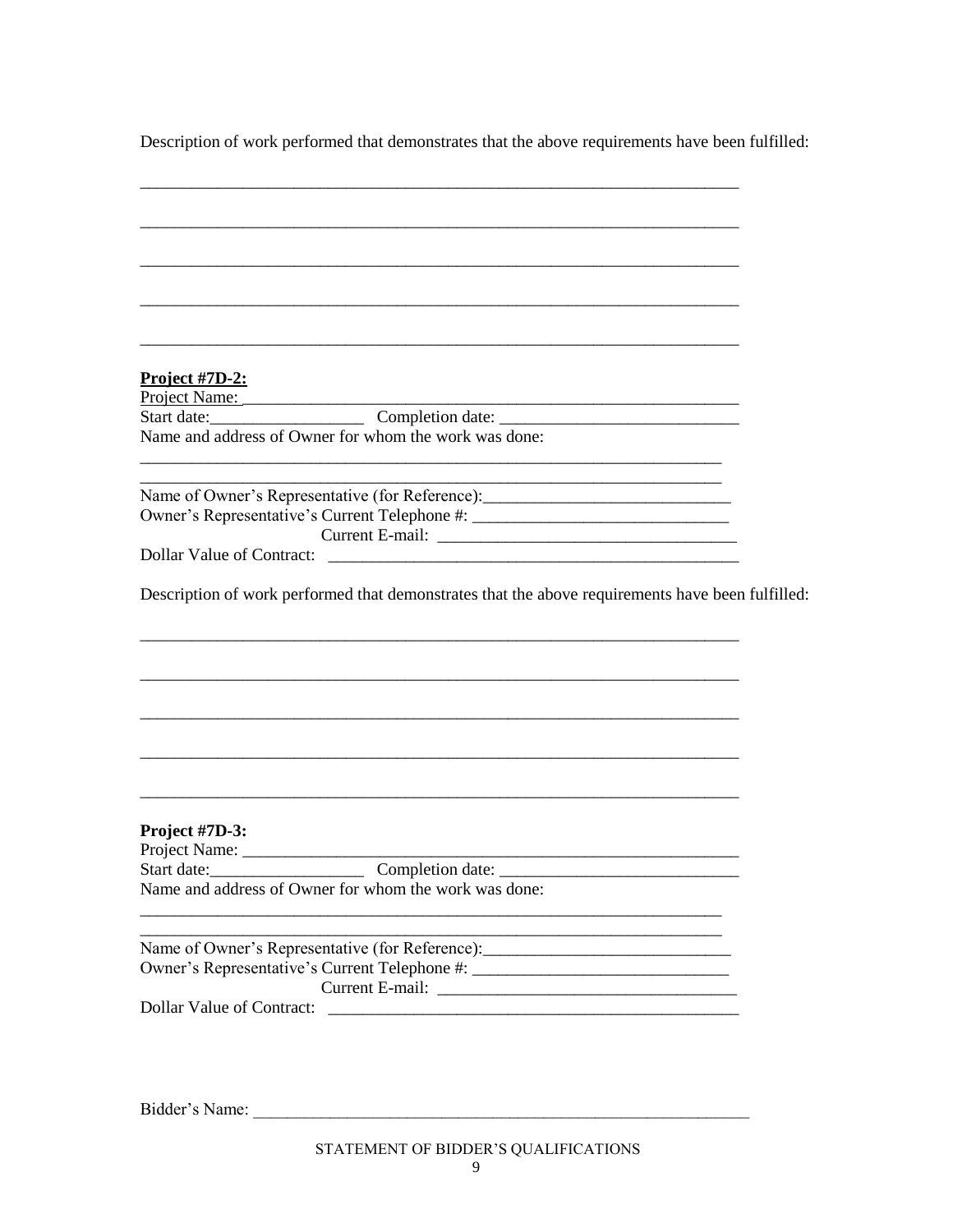Description of work performed that demonstrates that the above requirements have been fulfilled:

**7-E Qualification Requirement for Reconstruction of Roadways and Sidewalks :**Within the last 10 years, the Contractor must have successfully completed at least 3 projects involving, as a minimum, the reconstruction of municipal roadways and Architectural Access Board compliant sidewalks, traffic signals, street lighting, line striping, surface improvements and landscaping. The dollar value of one project must have been at least 10 million dollars and at least 5 million dollars for the other 2 projects. Provide the following details.

### **Project #7E-1**

Project Name: Start date:\_\_\_\_\_\_\_\_\_\_\_\_\_\_\_\_\_\_ Completion date: \_\_\_\_\_\_\_\_\_\_\_\_\_\_\_\_\_\_\_\_\_\_\_\_\_\_\_\_ Name and address of Owner for whom the work was done: \_\_\_\_\_\_\_\_\_\_\_\_\_\_\_\_\_\_\_\_\_\_\_\_\_\_\_\_\_\_\_\_\_\_\_\_\_\_\_\_\_\_\_\_\_\_\_\_\_\_\_\_\_\_\_\_\_\_\_\_\_\_\_\_\_\_\_\_

Name of Owner's Representative (for Reference): Owner's Representative's Current Telephone #: \_\_\_\_\_\_\_\_\_\_\_\_\_\_\_\_\_\_\_\_\_\_\_\_\_\_\_\_\_\_\_\_\_\_ Current E-mail: \_\_\_\_\_\_\_\_\_\_\_\_\_\_\_\_\_\_\_\_\_\_\_\_\_\_\_\_\_\_\_\_\_\_\_ Dollar Value of Contract:

 \_\_\_\_\_\_\_\_\_\_\_\_\_\_\_\_\_\_\_\_\_\_\_\_\_\_\_\_\_\_\_\_\_\_\_\_\_\_\_\_\_\_\_\_\_\_\_\_\_\_\_\_\_\_\_\_\_\_\_\_\_\_\_\_\_\_\_ \_\_\_\_\_\_\_\_\_\_\_\_\_\_\_\_\_\_\_\_\_\_\_\_\_\_\_\_\_\_\_\_\_\_\_\_\_\_\_\_\_\_\_\_\_\_\_\_\_\_\_\_\_\_\_\_\_\_\_\_\_\_\_\_\_\_\_\_\_\_

\_\_\_\_\_\_\_\_\_\_\_\_\_\_\_\_\_\_\_\_\_\_\_\_\_\_\_\_\_\_\_\_\_\_\_\_\_\_\_\_\_\_\_\_\_\_\_\_\_\_\_\_\_\_\_\_\_\_\_\_\_\_\_\_\_\_\_\_\_\_

\_\_\_\_\_\_\_\_\_\_\_\_\_\_\_\_\_\_\_\_\_\_\_\_\_\_\_\_\_\_\_\_\_\_\_\_\_\_\_\_\_\_\_\_\_\_\_\_\_\_\_\_\_\_\_\_\_\_\_\_\_\_\_\_\_\_\_\_\_\_

\_\_\_\_\_\_\_\_\_\_\_\_\_\_\_\_\_\_\_\_\_\_\_\_\_\_\_\_\_\_\_\_\_\_\_\_\_\_\_\_\_\_\_\_\_\_\_\_\_\_\_\_\_\_\_\_\_\_\_\_\_\_\_\_\_\_\_\_\_\_

\_\_\_\_\_\_\_\_\_\_\_\_\_\_\_\_\_\_\_\_\_\_\_\_\_\_\_\_\_\_\_\_\_\_\_\_\_\_\_\_\_\_\_\_\_\_\_\_\_\_\_\_\_\_\_\_\_\_\_\_\_\_\_\_\_\_\_\_\_\_

\_\_\_\_\_\_\_\_\_\_\_\_\_\_\_\_\_\_\_\_\_\_\_\_\_\_\_\_\_\_\_\_\_\_\_\_\_\_\_\_\_\_\_\_\_\_\_\_\_\_\_\_\_\_\_\_\_\_\_\_\_\_\_\_\_\_\_\_\_\_

State/City highway and name of location of compliant sidewalk work:

Description of work performed that demonstrates that the above requirements have been fulfilled: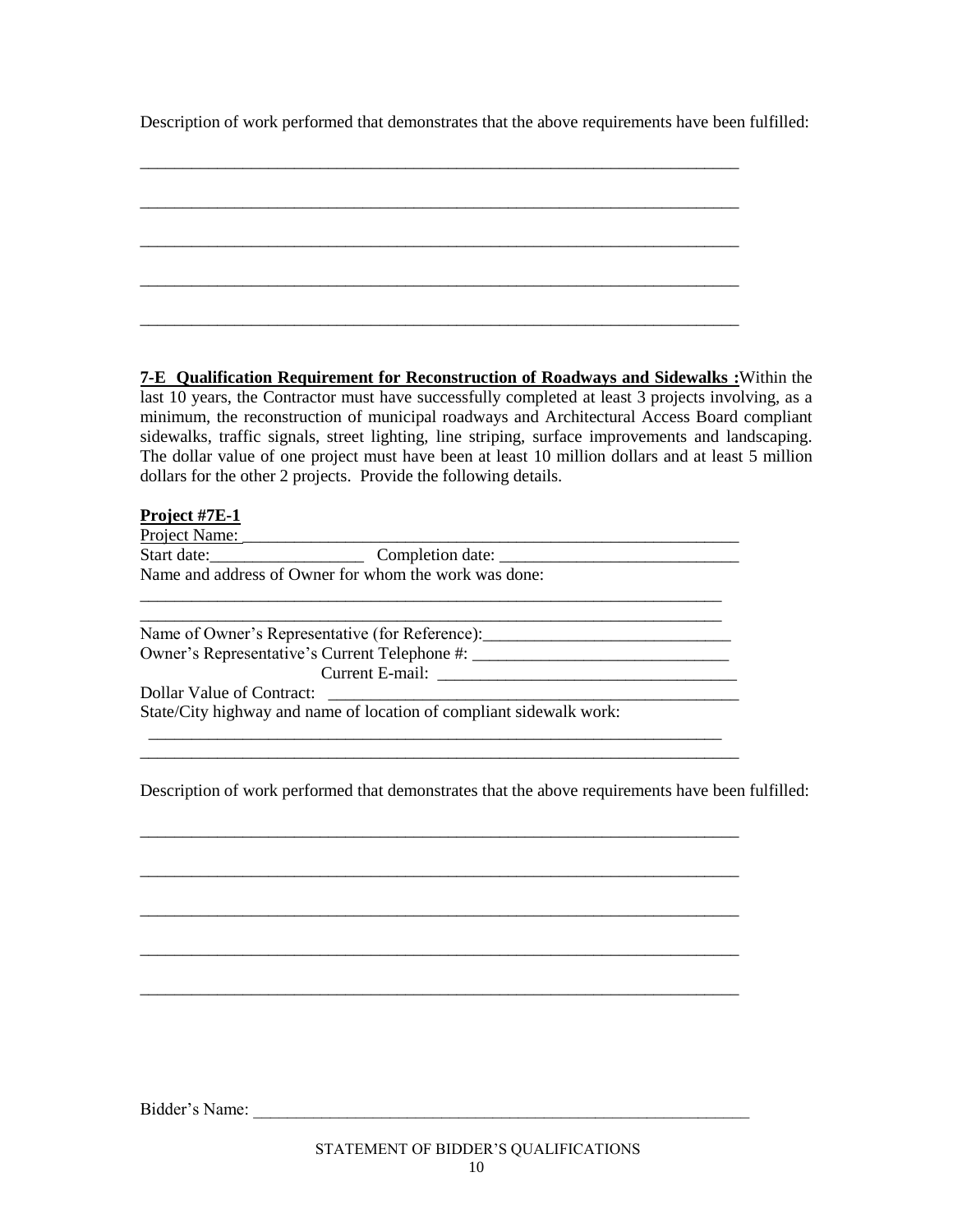#### Project  $# 7E-2$ :

Name and address of Owner for whom the work was done:

Owner's Representative's Current Telephone #: \_\_\_\_\_\_\_\_\_\_\_\_\_\_\_\_\_\_\_\_\_\_\_\_\_\_\_\_\_\_\_\_\_\_ **Dollar Value of Contract:** 

State/City highway and name of location of compliant sidewalk work:

Description of work performed that demonstrates that the above requirements have been fulfilled:

## Project  $# 7E-3$ :

Name of Owner's Representative (for Reference): \_\_\_\_\_\_\_\_\_\_\_\_\_\_\_\_\_\_\_\_\_\_\_\_\_\_\_\_\_\_\_\_ Dollar Value of Contract: State/City highway and name of location of compliant sidewalk work:

Description of work performed that demonstrates that the above requirements have been fulfilled: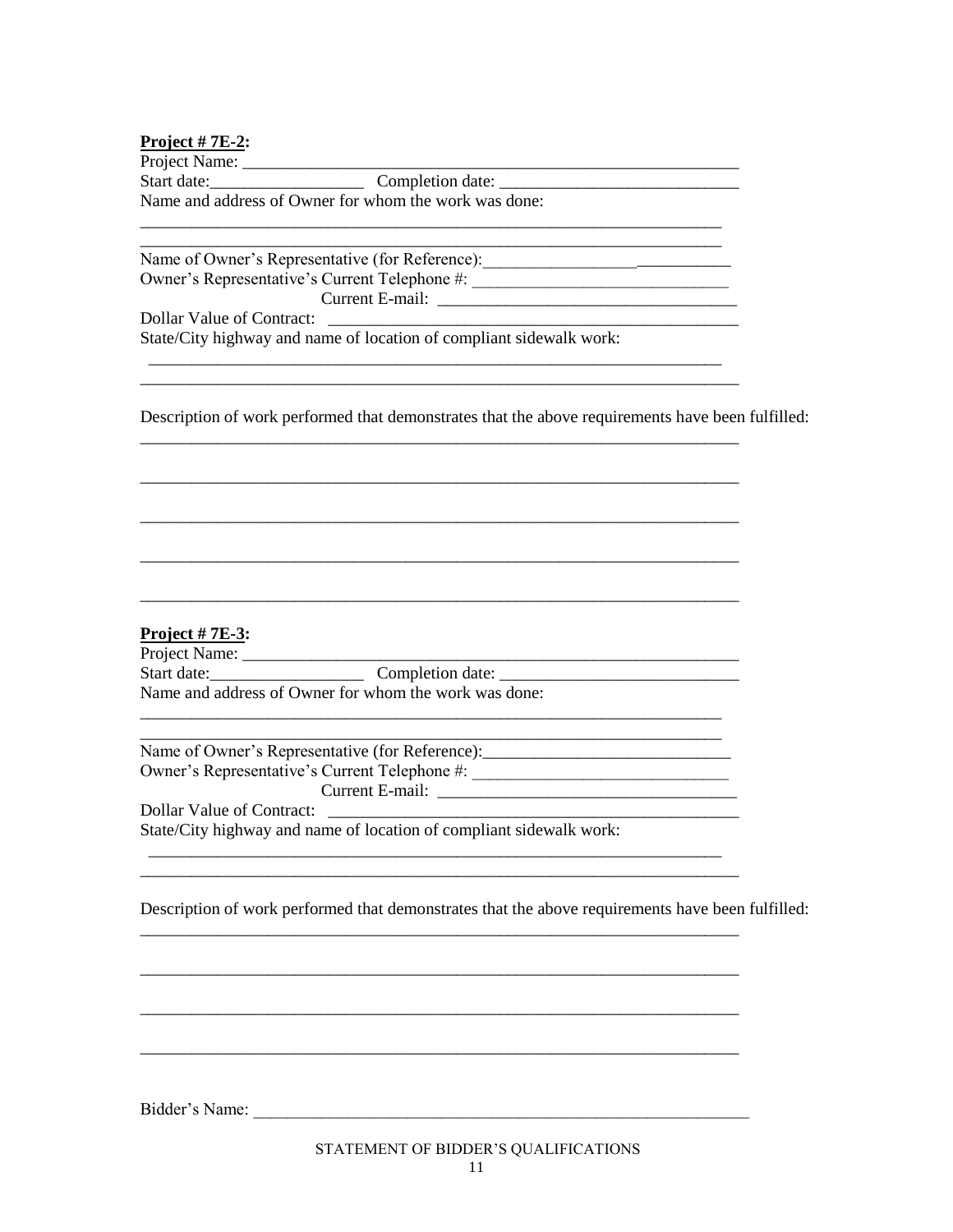### **7-F Qualification Requirement for Pipeline Renewal:**

Within the last 10 years, the Contractor must have successfully completed at least 3 projects in the United States of 15-inch diameter or greater sewer and/or drain renewal using cured-in-place pipelining of at least 1,000 continuous linear feet with factory or on-site wet out of the liner tube; and design of a 15-inch diameter or greater liner tube wall thickness based on a fully deteriorated condition. At least one project shall have involved combined sewer pipes of 48-in. or greater and at least 500 continuous linear feet. At least one project shall have been within a crowded urban setting; including traffic and pedestrian management. At least one project shall have involved bypass pumping for flow rates of 1.5 MGD or greater.

#### **Project #7F-1:**

Project Name: \_\_\_\_\_\_\_\_\_\_\_\_\_\_\_\_\_\_\_\_\_\_\_\_\_\_\_\_\_\_\_\_\_\_\_\_\_\_\_\_\_\_\_\_\_\_\_\_\_\_\_\_\_\_\_\_\_\_ Start date:\_\_\_\_\_\_\_\_\_\_\_\_\_\_\_\_\_\_ Completion date: \_\_\_\_\_\_\_\_\_\_\_\_\_\_\_\_\_\_\_\_\_\_\_\_\_\_\_\_ Name and address of Owner for whom the work was done: \_\_\_\_\_\_\_\_\_\_\_\_\_\_\_\_\_\_\_\_\_\_\_\_\_\_\_\_\_\_\_\_\_\_\_\_\_\_\_\_\_\_\_\_\_\_\_\_\_\_\_\_\_\_\_\_\_\_\_\_\_\_\_\_\_\_\_\_ \_\_\_\_\_\_\_\_\_\_\_\_\_\_\_\_\_\_\_\_\_\_\_\_\_\_\_\_\_\_\_\_\_\_\_\_\_\_\_\_\_\_\_\_\_\_\_\_\_\_\_\_\_\_\_\_\_\_\_\_\_\_\_\_\_\_\_\_

Name of Owner's Representative (for Reference): \_\_\_\_\_\_\_\_\_\_\_\_\_\_\_\_\_\_\_\_\_\_\_\_\_\_\_\_\_\_\_\_ Owner's Representative's Current Telephone #: \_\_\_\_\_\_\_\_\_\_\_\_\_\_\_\_\_\_\_\_\_\_\_\_\_\_\_\_\_\_\_\_\_\_ Current E-mail: \_\_\_\_\_\_\_\_\_\_\_\_\_\_\_\_\_\_\_\_\_\_\_\_\_\_\_\_\_\_\_\_\_\_\_

\_\_\_\_\_\_\_\_\_\_\_\_\_\_\_\_\_\_\_\_\_\_\_\_\_\_\_\_\_\_\_\_\_\_\_\_\_\_\_\_\_\_\_\_\_\_\_\_\_\_\_\_\_\_\_\_\_\_\_\_\_\_\_\_\_\_\_\_\_\_

\_\_\_\_\_\_\_\_\_\_\_\_\_\_\_\_\_\_\_\_\_\_\_\_\_\_\_\_\_\_\_\_\_\_\_\_\_\_\_\_\_\_\_\_\_\_\_\_\_\_\_\_\_\_\_\_\_\_\_\_\_\_\_\_\_\_\_\_\_\_

\_\_\_\_\_\_\_\_\_\_\_\_\_\_\_\_\_\_\_\_\_\_\_\_\_\_\_\_\_\_\_\_\_\_\_\_\_\_\_\_\_\_\_\_\_\_\_\_\_\_\_\_\_\_\_\_\_\_\_\_\_\_\_\_\_\_\_\_\_\_

\_\_\_\_\_\_\_\_\_\_\_\_\_\_\_\_\_\_\_\_\_\_\_\_\_\_\_\_\_\_\_\_\_\_\_\_\_\_\_\_\_\_\_\_\_\_\_\_\_\_\_\_\_\_\_\_\_\_\_\_\_\_\_\_\_\_\_\_\_\_

\_\_\_\_\_\_\_\_\_\_\_\_\_\_\_\_\_\_\_\_\_\_\_\_\_\_\_\_\_\_\_\_\_\_\_\_\_\_\_\_\_\_\_\_\_\_\_\_\_\_\_\_\_\_\_\_\_\_\_\_\_\_\_\_\_\_\_\_\_\_

Dollar Value of Contract: Description of work performed that demonstrates that the above requirements have been fulfilled:

## **Project # 7F-2:**

Project Name: \_\_\_\_\_\_\_\_\_\_\_\_\_\_\_\_\_\_\_\_\_\_\_\_\_\_\_\_\_\_\_\_\_\_\_\_\_\_\_\_\_\_\_\_\_\_\_\_\_\_\_\_\_\_\_\_\_\_ Start date:\_\_\_\_\_\_\_\_\_\_\_\_\_\_\_\_\_\_ Completion date: \_\_\_\_\_\_\_\_\_\_\_\_\_\_\_\_\_\_\_\_\_\_\_\_\_\_\_\_ Name and address of Owner for whom the work was done: \_\_\_\_\_\_\_\_\_\_\_\_\_\_\_\_\_\_\_\_\_\_\_\_\_\_\_\_\_\_\_\_\_\_\_\_\_\_\_\_\_\_\_\_\_\_\_\_\_\_\_\_\_\_\_\_\_\_\_\_\_\_\_\_\_\_\_\_

| Name of Owner's Representative (for Reference): |  |
|-------------------------------------------------|--|
| Owner's Representative's Current Telephone #:   |  |
| Current E-mail:                                 |  |
| Dollar Value of Contract:                       |  |

Bidder's Name: \_\_\_\_\_\_\_\_\_\_\_\_\_\_\_\_\_\_\_\_\_\_\_\_\_\_\_\_\_\_\_\_\_\_\_\_\_\_\_\_\_\_\_\_\_\_\_\_\_\_\_\_\_\_\_\_\_\_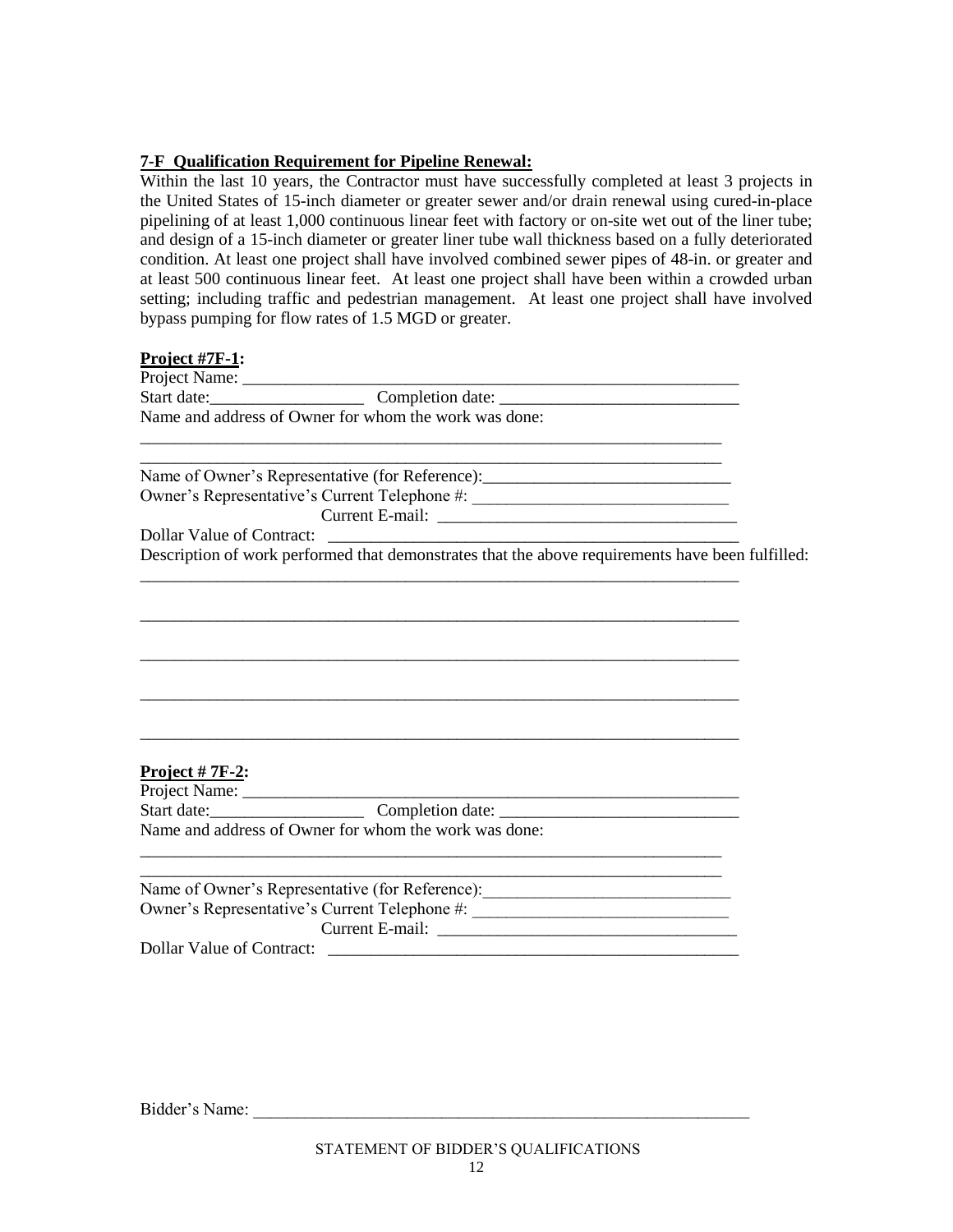Description of work performed that demonstrates that the above requirements have been fulfilled:

| Project $# 7F-3$ :                                                                               |  |
|--------------------------------------------------------------------------------------------------|--|
|                                                                                                  |  |
|                                                                                                  |  |
| Name and address of Owner for whom the work was done:                                            |  |
|                                                                                                  |  |
|                                                                                                  |  |
| Name of Owner's Representative (for Reference): ________________________________                 |  |
| Owner's Representative's Current Telephone #: __________________________________                 |  |
|                                                                                                  |  |
|                                                                                                  |  |
|                                                                                                  |  |
| Description of work performed that demonstrates that the above requirements have been fulfilled: |  |
|                                                                                                  |  |
|                                                                                                  |  |
|                                                                                                  |  |
|                                                                                                  |  |
|                                                                                                  |  |
|                                                                                                  |  |
|                                                                                                  |  |
|                                                                                                  |  |
|                                                                                                  |  |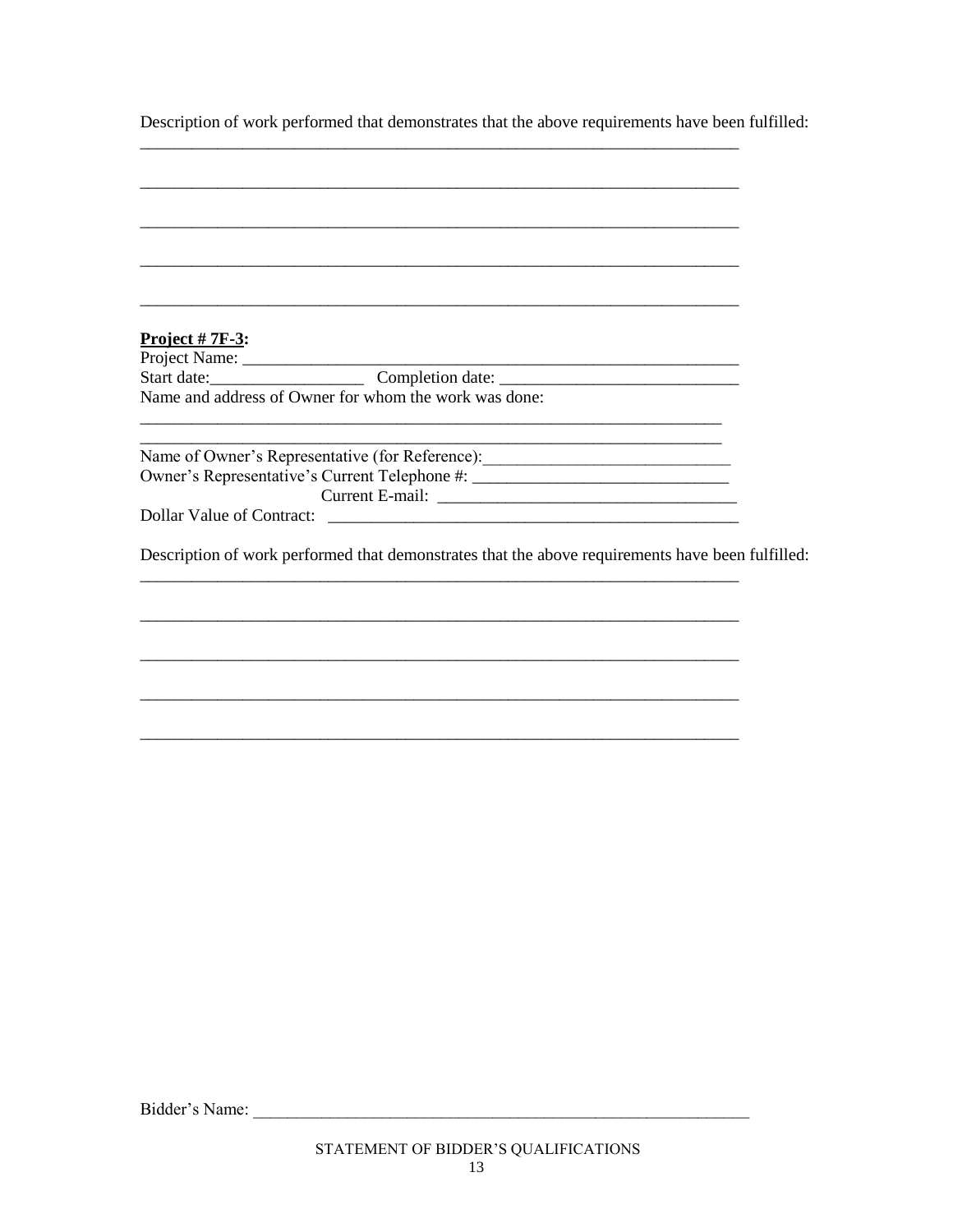#### **8. Qualification Requirement for Project Manager:**

Provide the name of the Contractor's Project Manager that will be assigned to the proposed Contract. The Project Manager must have a minimum of 10 years construction experience. The Project Manager must also have demonstrated the ability to manage construction budgets, to prepare schedules, and to perform contract administration for one project of at least 30 million dollars and two projects of at least 20 million dollars.

Name: **Project #8-1:** Project Name: \_\_\_\_\_\_\_\_\_\_\_\_\_\_\_\_\_\_\_\_\_\_\_\_\_\_\_\_\_\_\_\_\_\_\_\_\_\_\_\_\_\_\_\_\_\_\_\_\_\_\_\_\_\_\_\_\_\_ Start date:\_\_\_\_\_\_\_\_\_\_\_\_\_\_\_\_\_\_\_\_\_\_\_ Completion date: \_\_\_\_\_\_\_\_\_\_\_\_\_\_\_\_\_\_\_\_\_\_ Name and Address of Owner for Whom the Work was done: \_\_\_\_\_\_\_\_\_\_\_\_\_\_\_\_\_\_\_\_\_\_\_\_\_\_\_\_\_\_\_\_\_\_\_\_\_\_\_\_\_\_\_\_\_\_\_\_\_\_\_\_\_\_\_\_\_\_\_\_\_\_\_\_\_\_\_\_\_ Name of Owner's Representative (for Reference): Owner's Representative's Telephone #: \_\_\_\_\_\_\_\_\_\_\_\_\_\_\_\_\_\_\_\_\_\_\_\_\_\_\_\_\_\_\_\_\_\_\_\_\_\_ Current E-mail: \_\_\_\_\_\_\_\_\_\_\_\_\_\_\_\_\_\_\_\_\_\_\_\_\_\_\_\_\_\_\_\_\_\_\_ Dollar Value of Contract :

Description of work that demonstrates minimum experience requirements have been fulfilled:

\_\_\_\_\_\_\_\_\_\_\_\_\_\_\_\_\_\_\_\_\_\_\_\_\_\_\_\_\_\_\_\_\_\_\_\_\_\_\_\_\_\_\_\_\_\_\_\_\_\_\_\_\_\_\_\_\_\_\_\_\_\_\_\_\_\_\_\_\_\_

\_\_\_\_\_\_\_\_\_\_\_\_\_\_\_\_\_\_\_\_\_\_\_\_\_\_\_\_\_\_\_\_\_\_\_\_\_\_\_\_\_\_\_\_\_\_\_\_\_\_\_\_\_\_\_\_\_\_\_\_\_\_\_\_\_\_\_\_\_\_

\_\_\_\_\_\_\_\_\_\_\_\_\_\_\_\_\_\_\_\_\_\_\_\_\_\_\_\_\_\_\_\_\_\_\_\_\_\_\_\_\_\_\_\_\_\_\_\_\_\_\_\_\_\_\_\_\_\_\_\_\_\_\_\_\_\_\_\_\_\_

\_\_\_\_\_\_\_\_\_\_\_\_\_\_\_\_\_\_\_\_\_\_\_\_\_\_\_\_\_\_\_\_\_\_\_\_\_\_\_\_\_\_\_\_\_\_\_\_\_\_\_\_\_\_\_\_\_\_\_\_\_\_\_\_\_\_\_\_\_\_

\_\_\_\_\_\_\_\_\_\_\_\_\_\_\_\_\_\_\_\_\_\_\_\_\_\_\_\_\_\_\_\_\_\_\_\_\_\_\_\_\_\_\_\_\_\_\_\_\_\_\_\_\_\_\_\_\_\_\_\_\_\_\_\_\_\_\_\_\_\_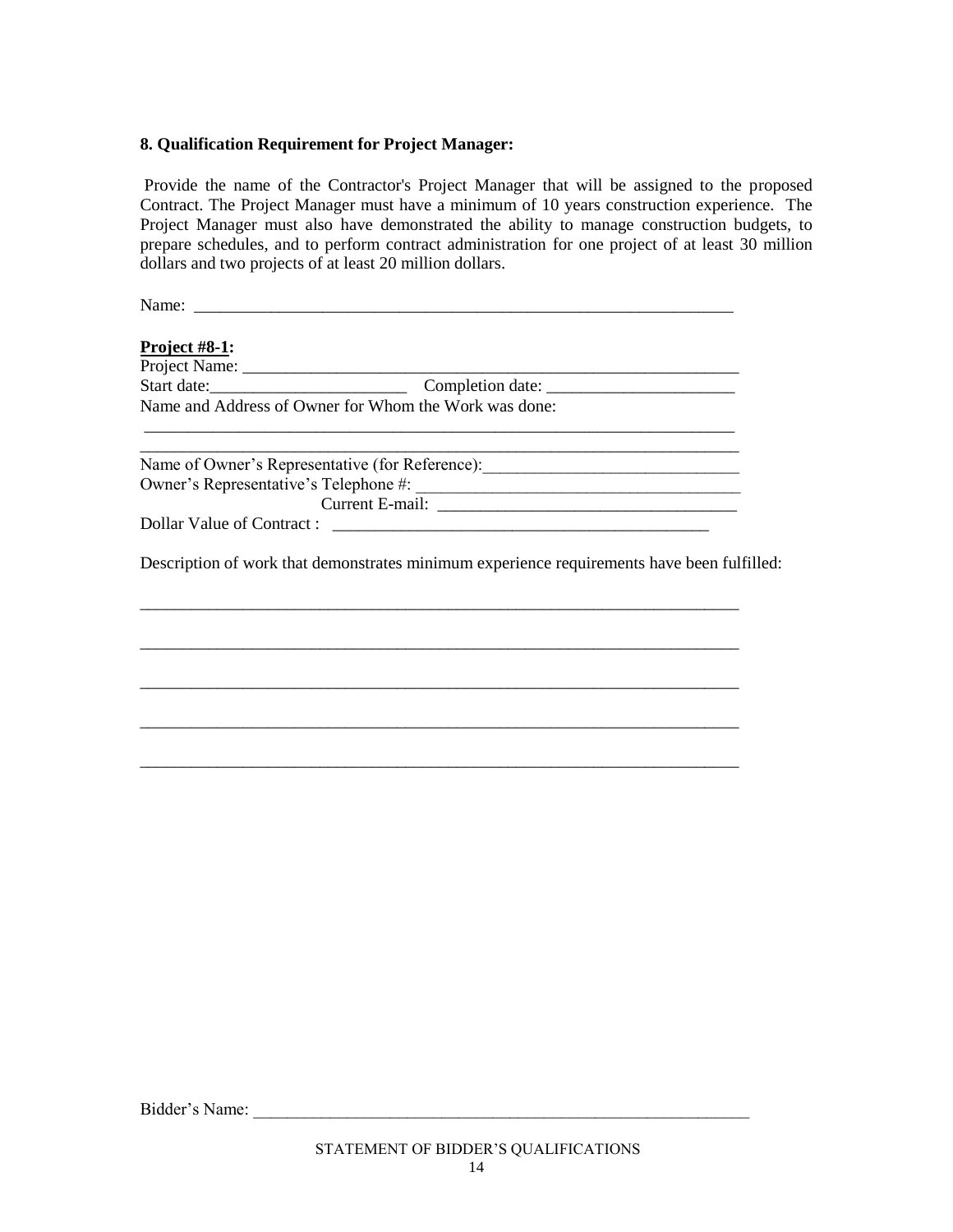# Project  $\#$ 8.2.

| Project #8- $\mathcal{L}$ :                                                                                                                                                                                                  |
|------------------------------------------------------------------------------------------------------------------------------------------------------------------------------------------------------------------------------|
| Start date: Completion date:                                                                                                                                                                                                 |
| Name and Address of Owner for Whom the Work is being done:                                                                                                                                                                   |
|                                                                                                                                                                                                                              |
|                                                                                                                                                                                                                              |
| Name of Owner's Representative (for Reference): ________________________________                                                                                                                                             |
|                                                                                                                                                                                                                              |
|                                                                                                                                                                                                                              |
|                                                                                                                                                                                                                              |
| Description of work that demonstrates minimum experience requirements have been fulfilled:                                                                                                                                   |
|                                                                                                                                                                                                                              |
| Project #8-3                                                                                                                                                                                                                 |
|                                                                                                                                                                                                                              |
|                                                                                                                                                                                                                              |
| Name and Address of Owner for Whom the Work is being done:<br><u> 1989 - Johann Barn, amerikan bernama di sebagai bernama di sebagai bernama di sebagai bernama di sebagai bern</u>                                          |
| <u> 1989 - Johann Barn, mars and de Branch Barn, mars and de Branch Barn, mars and de Branch Barn, mars and de Br</u><br>Name of Owner's Representative (for Reference): ________________________________<br>Current E-mail: |
| Dollar Value of Contract :                                                                                                                                                                                                   |
| Description of work that demonstrates minimum experience requirements have been fulfilled:                                                                                                                                   |
|                                                                                                                                                                                                                              |
|                                                                                                                                                                                                                              |
|                                                                                                                                                                                                                              |
|                                                                                                                                                                                                                              |
|                                                                                                                                                                                                                              |
|                                                                                                                                                                                                                              |
|                                                                                                                                                                                                                              |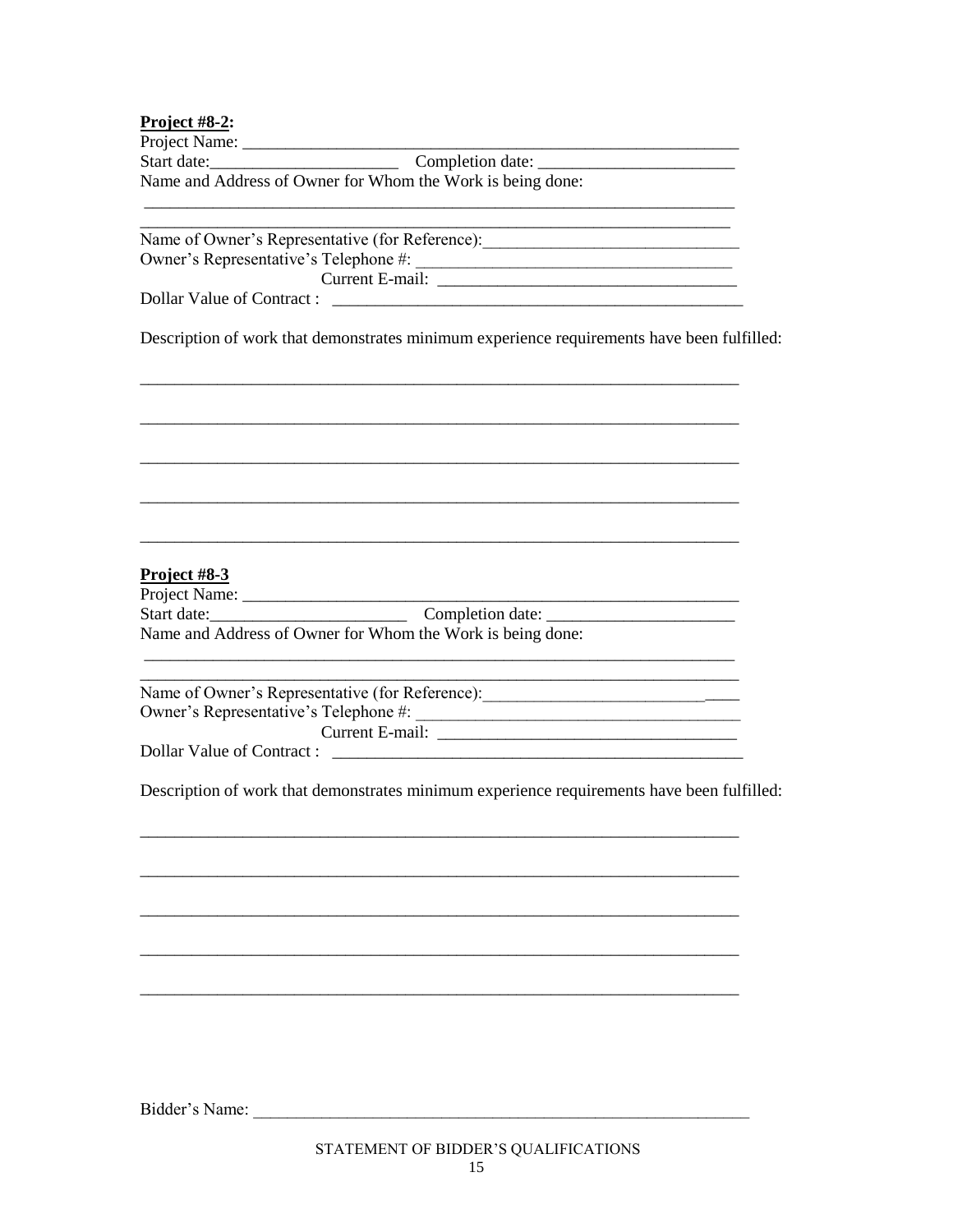#### **9. Qualification Requirement for Project Superintendent:**

Provide the name of the Contractor's fulltime On-Site Superintendent that will be assigned to the proposed Contract. The Project Superintendent must have a minimum of 10 years construction experience similar in size, nature and complexity as the proposed project; demonstrated ability to manage a one project of at least 30 million dollar and the other two projects of at least 20 million dollars construction budgets, schedule, and crew coordination; have demonstrated experience in traffic management in heavily traveled streets; have experience with community relations with local businesses and residents and has coordinated with utilities. Provide details on 3 projects on which the proposed person has worked as On-Site Superintendent and that demonstrate that these requirements have been fulfilled:

| <u>Project #9-1:</u>                                                                       |  |
|--------------------------------------------------------------------------------------------|--|
|                                                                                            |  |
|                                                                                            |  |
|                                                                                            |  |
|                                                                                            |  |
|                                                                                            |  |
|                                                                                            |  |
|                                                                                            |  |
| Description of work that demonstrates minimum experience requirements have been fulfilled: |  |
|                                                                                            |  |
|                                                                                            |  |
|                                                                                            |  |
|                                                                                            |  |
| Project #9-2:                                                                              |  |
|                                                                                            |  |
|                                                                                            |  |
| Name and Address of Owner for Whom the Work is being done:                                 |  |
| Name of Owner's Representative (for Reference): ________________________________           |  |
| Owner's Representative's Telephone #:                                                      |  |
|                                                                                            |  |
|                                                                                            |  |
| Bidder's Name:                                                                             |  |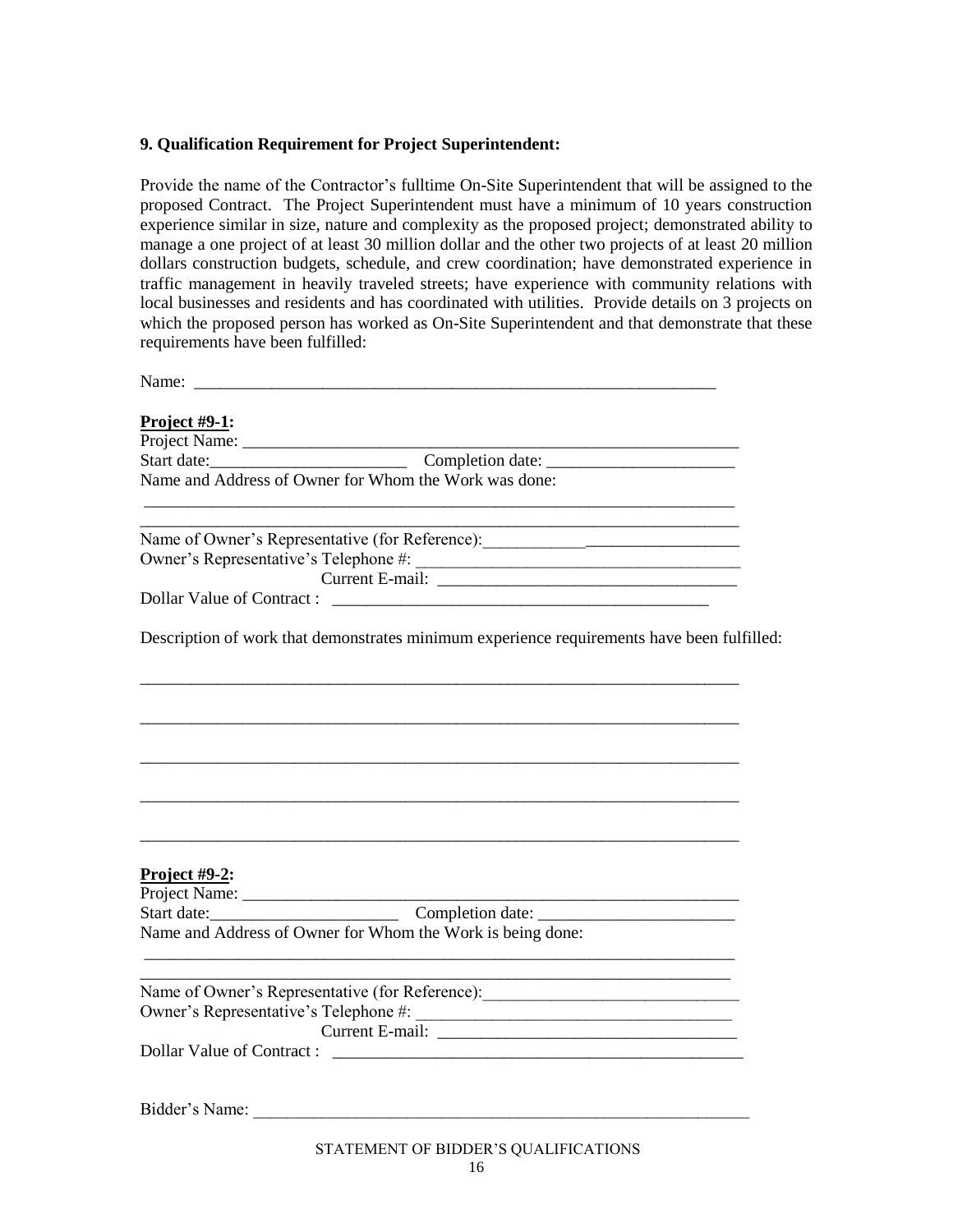Description of work that demonstrates minimum experience requirements have been fulfilled:

| <u>Project #9-3</u>                                                                                                                                         |  |
|-------------------------------------------------------------------------------------------------------------------------------------------------------------|--|
|                                                                                                                                                             |  |
| Start date: Completion date:                                                                                                                                |  |
| Name and Address of Owner for Whom the Work is being done:                                                                                                  |  |
| Name of Owner's Representative (for Reference): ________________________________                                                                            |  |
|                                                                                                                                                             |  |
|                                                                                                                                                             |  |
| Dollar Value of Contract:                                                                                                                                   |  |
| Description of work that demonstrates minimum experience requirements have been fulfilled:                                                                  |  |
|                                                                                                                                                             |  |
|                                                                                                                                                             |  |
|                                                                                                                                                             |  |
|                                                                                                                                                             |  |
|                                                                                                                                                             |  |
| 10. What project, most similar to the proposed Contract, has your present organization<br>successfully completed? Please provide the following information: |  |
| Project $\#10-1$ :                                                                                                                                          |  |
|                                                                                                                                                             |  |
| $\frac{1}{2}$ Completion date: $\frac{1}{2}$<br>Start date:<br>Name and Address of Owner for Whom the Work was done:                                        |  |
|                                                                                                                                                             |  |
| Name of Owner's Representative (for Reference): _________________________________                                                                           |  |
| Owner's Representative's Current Telephone #: __________________________________                                                                            |  |
|                                                                                                                                                             |  |
| Dollar Value of Contract:                                                                                                                                   |  |
| Was work being done as contractor or sub-contractor? ___________________________                                                                            |  |
|                                                                                                                                                             |  |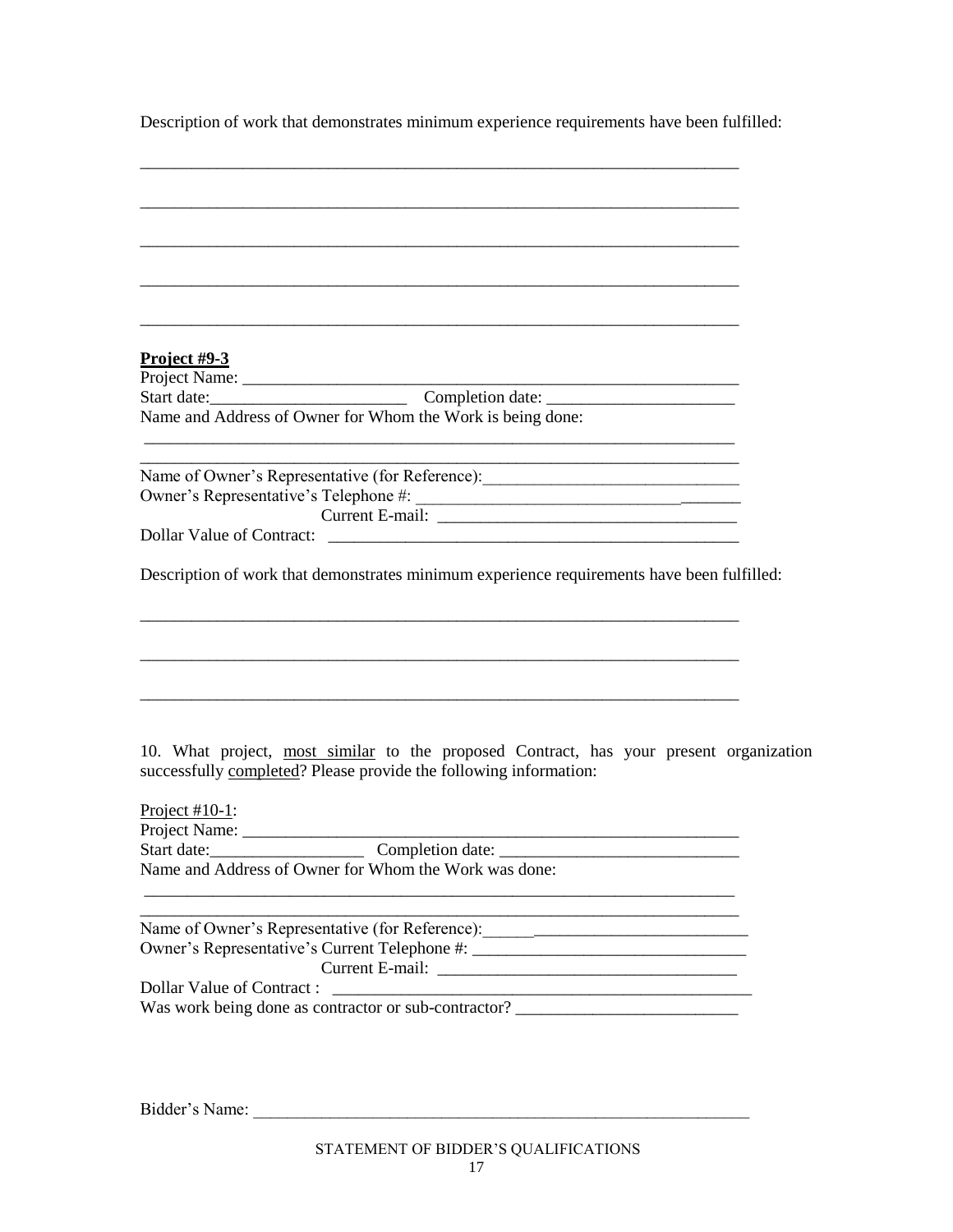Description of work performed that demonstrates the similarity of the project to the proposed Contract:

\_\_\_\_\_\_\_\_\_\_\_\_\_\_\_\_\_\_\_\_\_\_\_\_\_\_\_\_\_\_\_\_\_\_\_\_\_\_\_\_\_\_\_\_\_\_\_\_\_\_\_\_\_\_\_\_\_\_\_\_\_\_\_\_\_\_\_\_\_\_

\_\_\_\_\_\_\_\_\_\_\_\_\_\_\_\_\_\_\_\_\_\_\_\_\_\_\_\_\_\_\_\_\_\_\_\_\_\_\_\_\_\_\_\_\_\_\_\_\_\_\_\_\_\_\_\_\_\_\_\_\_\_\_\_\_\_\_\_\_\_

\_\_\_\_\_\_\_\_\_\_\_\_\_\_\_\_\_\_\_\_\_\_\_\_\_\_\_\_\_\_\_\_\_\_\_\_\_\_\_\_\_\_\_\_\_\_\_\_\_\_\_\_\_\_\_\_\_\_\_\_\_\_\_\_\_\_\_\_\_\_

\_\_\_\_\_\_\_\_\_\_\_\_\_\_\_\_\_\_\_\_\_\_\_\_\_\_\_\_\_\_\_\_\_\_\_\_\_\_\_\_\_\_\_\_\_\_\_\_\_\_\_\_\_\_\_\_\_\_\_\_\_\_\_\_\_\_\_\_\_\_

\_\_\_\_\_\_\_\_\_\_\_\_\_\_\_\_\_\_\_\_\_\_\_\_\_\_\_\_\_\_\_\_\_\_\_\_\_\_\_\_\_\_\_\_\_\_\_\_\_\_\_\_\_\_\_\_\_\_\_\_\_\_\_\_\_\_\_\_\_\_

11. List all projects for which your organization has received a Notice of Intent to Award or a Notice to Proceed and that your organization expects to perform during Years 2018-2021. Rank the list according to decreasing dollar value of work to be done in Years 2018-2021. On the following "TABLE OF PROJECTED WORK LOAD", indicate the first 10 projects from that list and provide information on the name of the project, the type of project, owner of the project, dollar value of work, and the estimated completion date. Under Project No. 11 on the following TABLE, indicate the number of projects and the sum of the dollar value of work that you expect to perform in Years 2018-2021 for all the remaining projects in the list.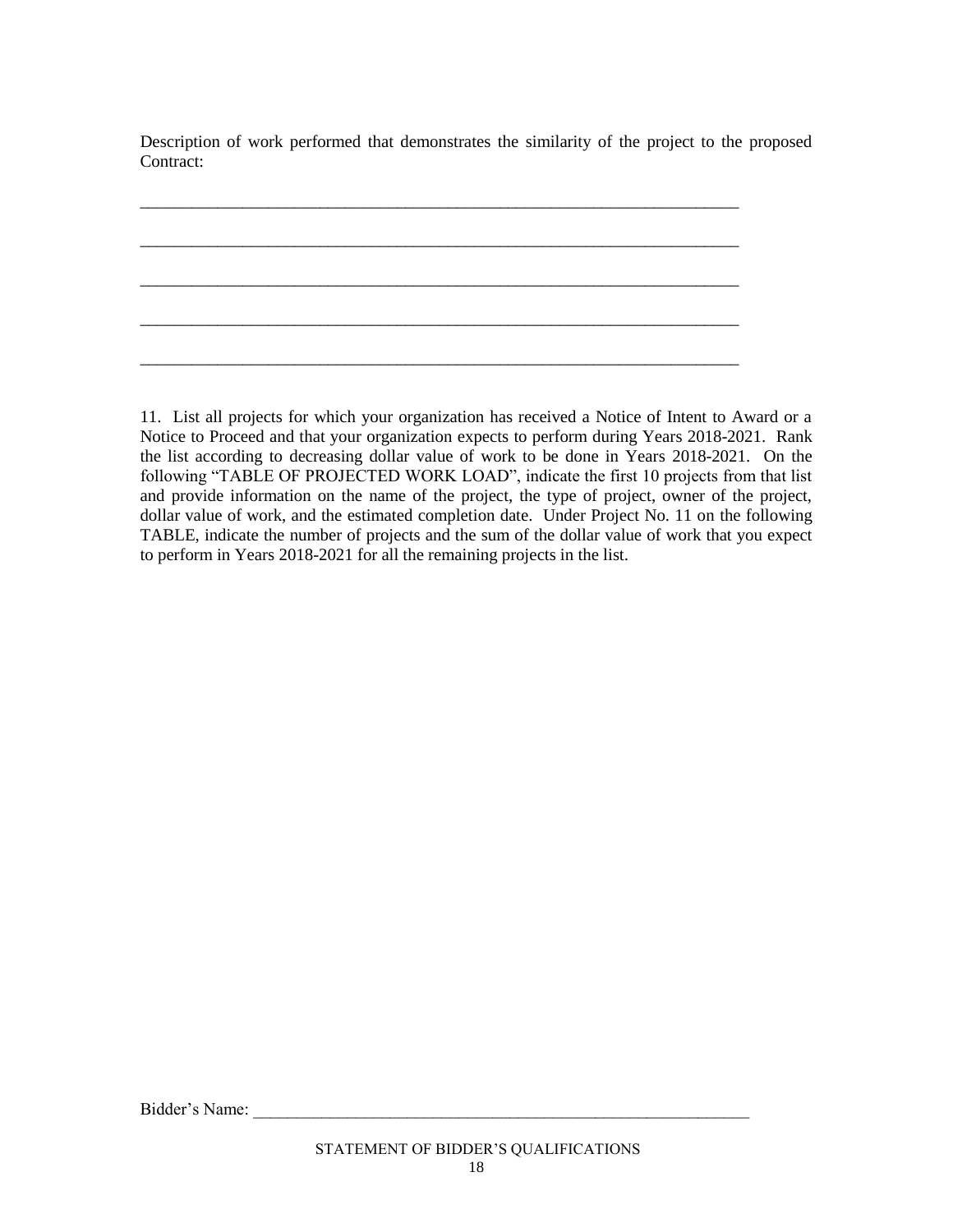## TABLE OF PROJECTED WORK LOAD

| Proj.<br>No.     | Name and Type of Project                | Owner of Project | Dollar value of work                                       | Estimated                     |
|------------------|-----------------------------------------|------------------|------------------------------------------------------------|-------------------------------|
|                  |                                         |                  | to be done in YR 2013-<br>2016                             | Completion Date of<br>Project |
| $\overline{1}$   |                                         |                  |                                                            |                               |
| $\overline{2}$   |                                         |                  |                                                            |                               |
| $\overline{3}$   |                                         |                  |                                                            |                               |
| $\overline{4}$   |                                         |                  |                                                            |                               |
| $\overline{5}$   |                                         |                  |                                                            |                               |
| $\underline{6}$  |                                         |                  |                                                            |                               |
| $\overline{7}$   |                                         |                  |                                                            |                               |
| $\frac{8}{2}$    |                                         |                  |                                                            |                               |
| $\overline{9}$   |                                         |                  |                                                            |                               |
| $\underline{10}$ |                                         |                  |                                                            |                               |
| 11               | Enter the number of remaining project>> |                  | Enter cumulative dollar<br>value of remaining<br>projects: |                               |

Bidder's Name: \_\_\_\_\_\_\_\_\_\_\_\_\_\_\_\_\_\_\_\_\_\_\_\_\_\_\_\_\_\_\_\_\_\_\_\_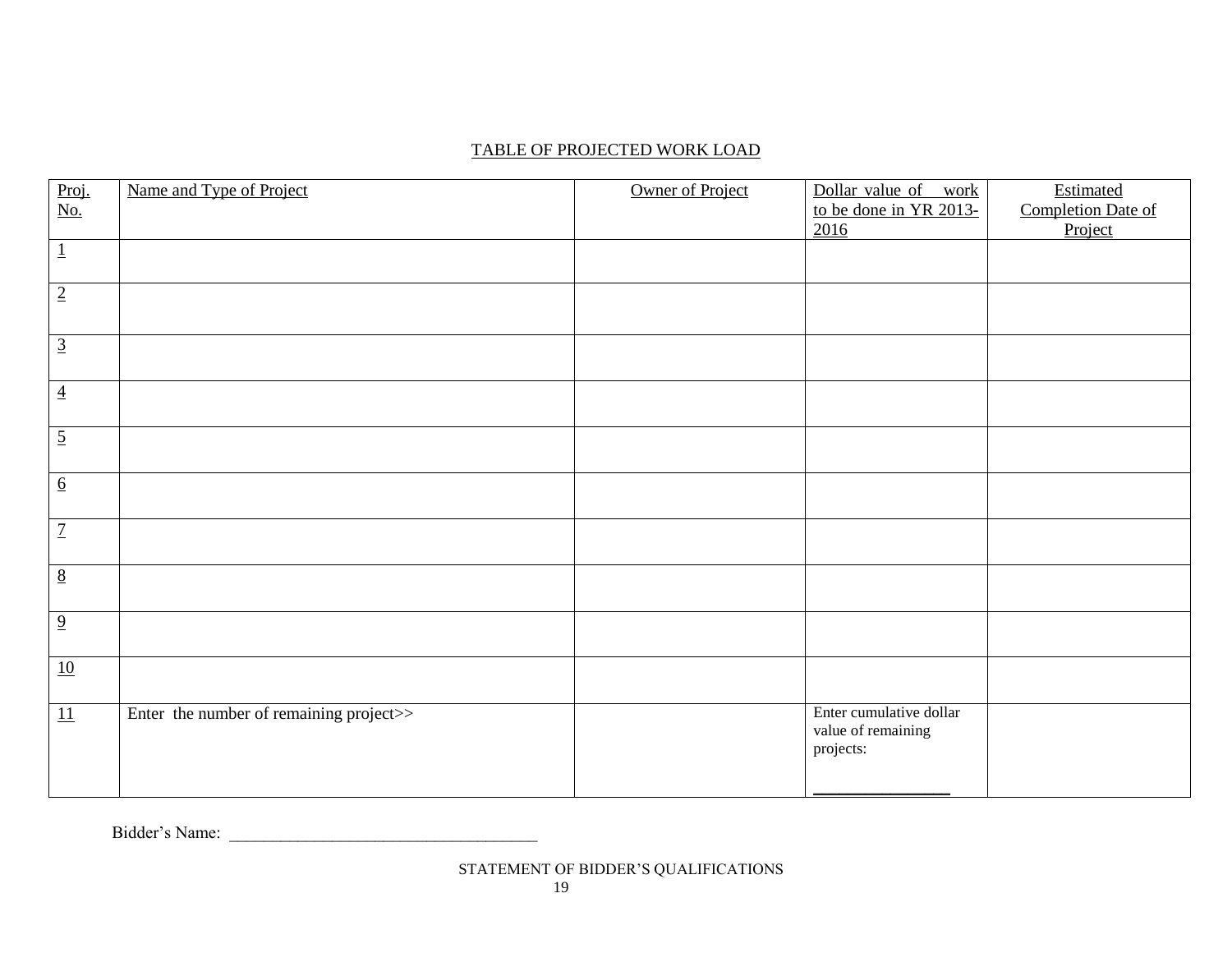12. Describe equipment available for the performance of this contract by setting forth make, model and year, size, number, and type for each such piece of equipment (a) owned, (b) currently rented or (c) to be rented. Bidder must set forth description of all equipment it plans to use whether rented or owned. (a) Owned (b) Currently Rented (b) To Be Rented 13. Background and experience of the principal members of your organization, including the officers. Bidder's Name: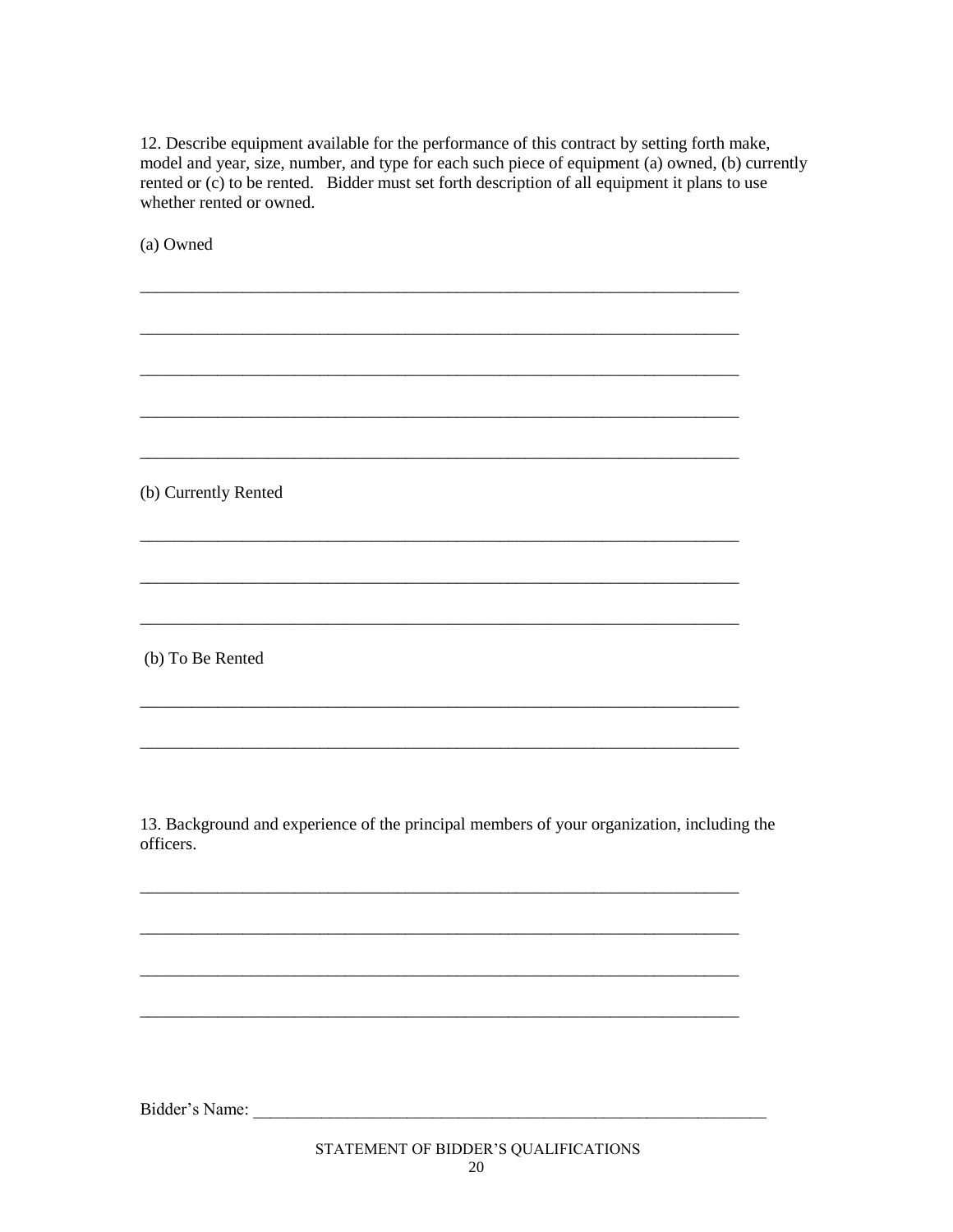14. Give below the name and address of one or more banks which have information that would end them to advise regarding the financial ability of your company.

| Name of Bank                                                       | Address | Telephone # |  |
|--------------------------------------------------------------------|---------|-------------|--|
|                                                                    |         |             |  |
|                                                                    |         |             |  |
| 15. Federal Identification No. and Dun and Bradstreet No.          |         |             |  |
| 16. Name, Signature, and Title of officer preparing this proposal. |         |             |  |
|                                                                    |         |             |  |
|                                                                    |         |             |  |
|                                                                    |         |             |  |

Bidder's Name: \_\_\_\_\_\_\_\_\_\_\_\_\_\_\_\_\_\_\_\_\_\_\_\_\_\_\_\_\_\_\_\_\_\_\_\_\_\_\_\_\_\_\_\_\_\_\_\_\_\_\_\_\_\_\_\_\_\_\_\_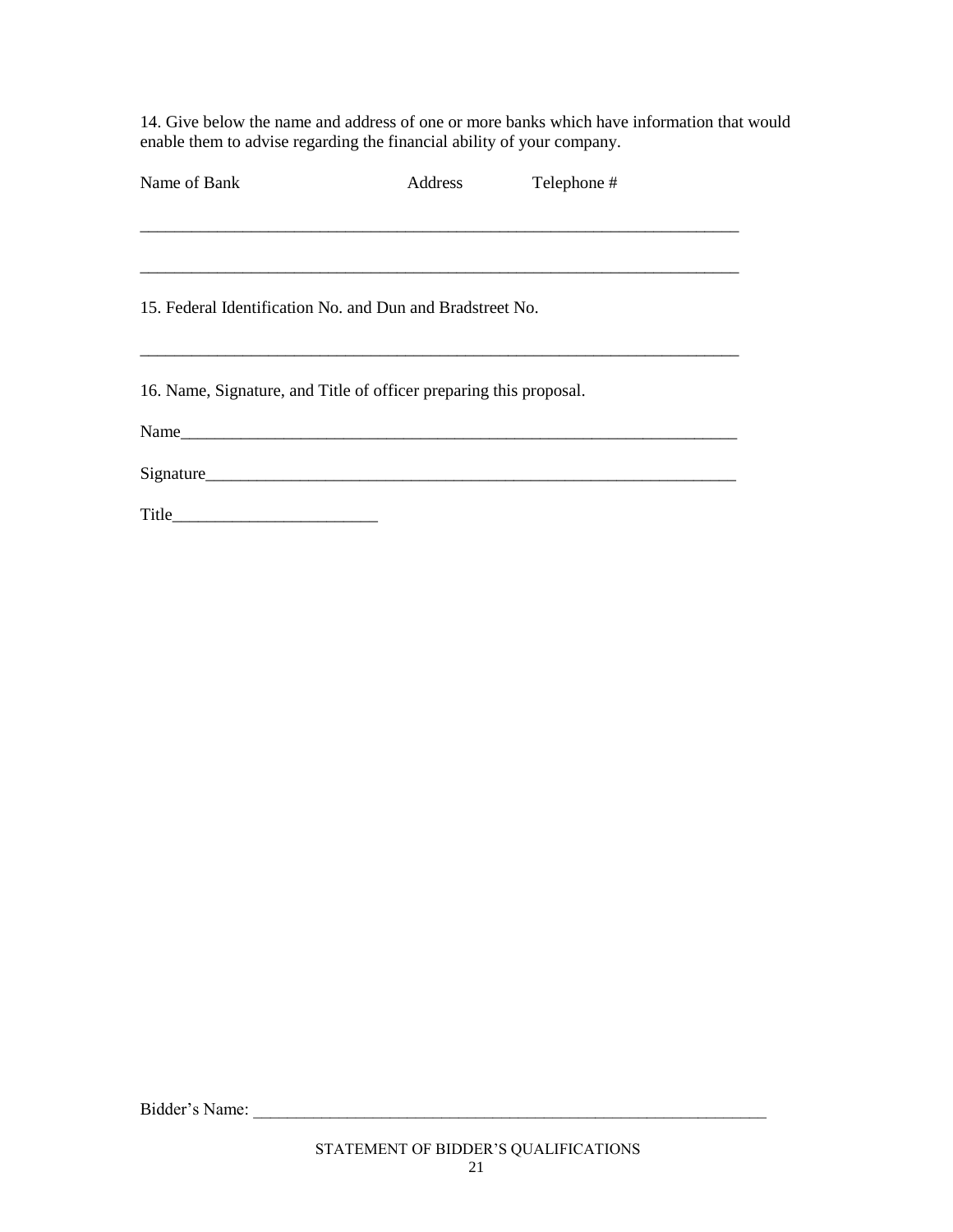17. The undersigned hereby authorizes and requests any person, firm or corporation to furnish any information requested by the City of Somerville in verification of the recitals comprising this Statement of Bidder's Qualifications.

| (Signature)     |                                                                                                   |                        |  |
|-----------------|---------------------------------------------------------------------------------------------------|------------------------|--|
| Tel. No.        |                                                                                                   |                        |  |
|                 | BY                                                                                                |                        |  |
|                 |                                                                                                   |                        |  |
|                 |                                                                                                   |                        |  |
|                 |                                                                                                   |                        |  |
|                 |                                                                                                   |                        |  |
|                 |                                                                                                   |                        |  |
|                 |                                                                                                   | (Name of Organization) |  |
| correct.        | and that the answers to the foregoing questions and all statements therein contained are true and |                        |  |
|                 | Subscribed and sworn to before me this ______________ day of ____________, 20____                 |                        |  |
| (Notary Public) |                                                                                                   |                        |  |
|                 |                                                                                                   |                        |  |
|                 |                                                                                                   |                        |  |
|                 |                                                                                                   |                        |  |
|                 | - END OF STATEMENT OF BIDDER'S QUALIFICATIONS -                                                   |                        |  |

Bidder's Name: \_\_\_\_\_\_\_\_\_\_\_\_\_\_\_\_\_\_\_\_\_\_\_\_\_\_\_\_\_\_\_\_\_\_\_\_\_\_\_\_\_\_\_\_\_\_\_\_\_\_\_\_\_\_\_\_\_\_\_\_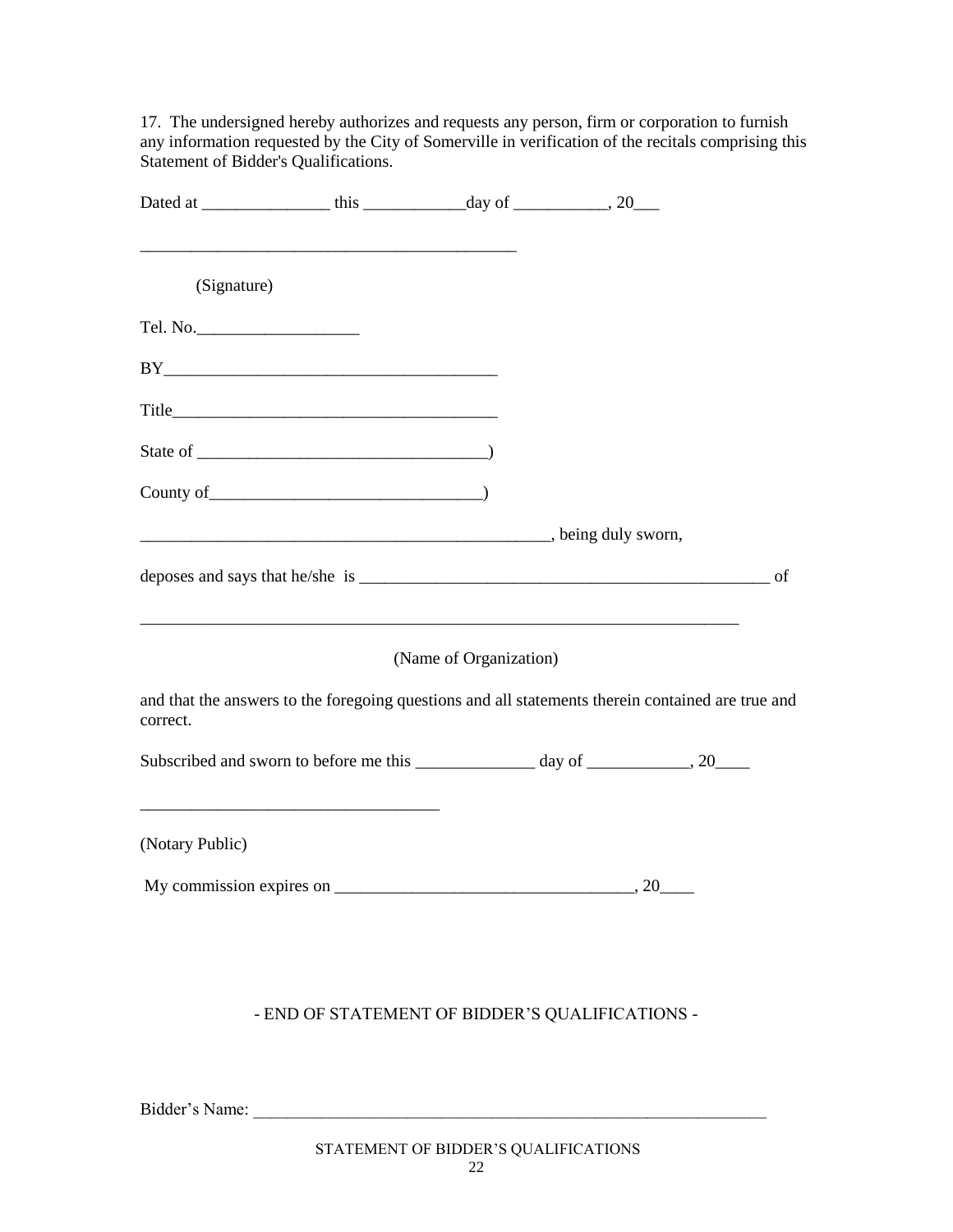## **City of Somerville Somerville Avenue Utility and Streetscape Improvements Project IFB# 18-24**

# **Questions & Answers No. 1 January 5, 2018**

- Q1: When will the CIPP lining work be completed? What year?
- A1: The Contract Documents do not specify a completion date for the CIPP lining work. However, the timing of the work shall be constrained by the Constraint in Section 01015, paragraph 1.04 L.1.
- Q2: What is the warranty period for CIPP work?
- A2: The warranty period for the Work of this Project is specified in the General Conditions, including paragraphs 10.2.2, 15.2, and 15.3.
- Q3: Ref. Sheet SD-90. Is CIPP Segment 4S 10 inches or 12 inches?
- A3: Please refer to Sheet SD-90, as modified by Addendum No. 1, Item 19. Between Allen and Linden Street, the pipe is 12 inches. Between Linden and Merriam Street, the pipe is 10 inches. East of Merriam Street, the pipe is 8 inches.
- Q4: Ref. Sheet SD-90. The odd shaped pipe- What shape is it? Oval? Arch? Egg? Are cross sections available for these pipes, these will be crucial to the deign thickness of the CIPP liner?
- A4: Available record plans are issued in Addendum No. 1, Item 18. The Contractor will determine the exact shape of the pipe by the pre-lining video inspection as specified in Section 02640, paragraph
- Q5: How will the number of services to be reinstated on the CIPP lines be determined?
- A5: Please refer to Section 02640, paragraphs 3.02 C.1. and 2., including Addendum No. 1, Item 15.
- Q6: Are pipe inspection reports available for the pipes to be CIPP lined?
- A6: No. Information from the Subsurface Utility Exploration work is included in Attachment F of the Technical Specifications.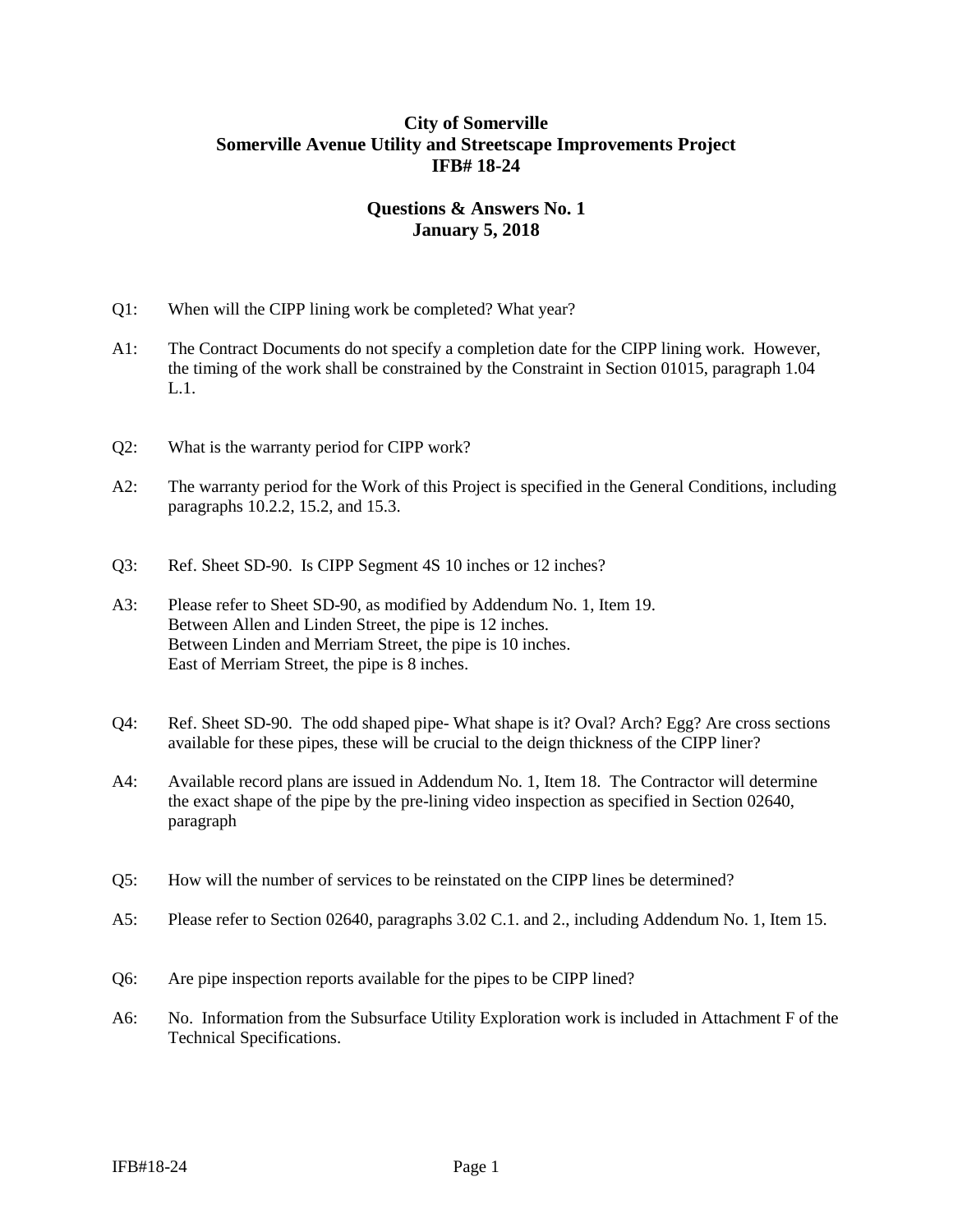- Q7. Can the owner provide manhole depths for accurate CIPP design calculations? If not, please provide an assumed depth so all bidders are proposing the same material?
- A7: Please note that the rims, inverts and pipes sizes are indicated on Sheets G-21 through G-26. Manhole depths can be calculated from this information.
- Q8. Some CIPP installations will require fiberglass reinforced liner, and/or on-site wet out due to the size and weight of the liner, is this acceptable?
- A8: No. Refer to Section 02640, paragraph 1.10 C.
- Q9: Will the owner allow the addition of manholes to some pipe sections in order to shorten the CIPP liner lengths?
- A9: Yes. Please refer to Addendum No. 1, Items 8, 9, 12, and 13.
- Q10: Reference Section 02640, paragraph 1.10 A.2.: The specification states that CIPP installation cannot occur under 10° F. The ambient temperature has little effect on CIPP operations, can this be left to the discretion of the contractor?
- A10: Yes. Please refer to Addendum No. 1, Item 2.
- Q11: Please confirm steam inversion is allowed for CIPP and that hold pressures can be used for leakage testing during the cure.
- A11: Please refer to Addendum No. 1, Item 14 and Item 16.
- Q12: Reference Section 02640, paragraph 2.01 Materials states that "CIPP liner shall not be stitched…Electronic bonding of seams shall be used." ASTM F1216 allows seam stitching as long as certain parameters are met. Please confirm that seams can be stitched as long as they comply with ASTM F1216. Electronic bonding is a specific system used proprietarily and may exclude many bidders from pricing the work.
- A12: Please refer to Addendum No. 1, Item 11.
- Q13: Please kindly clarify the prequalification requirement. Please clarify if a contractor will be considered as a qualified Bidder on this project if they have successfully completed multiple contracts similar in scope and complexity as this Project.
- A14: Please refer to Addendum No. 1, Item 1.
- Q14: Will the City consider providing a prequalification package to all bidders on the plan holders list to fill out and submit to the City prior to the bid opening date?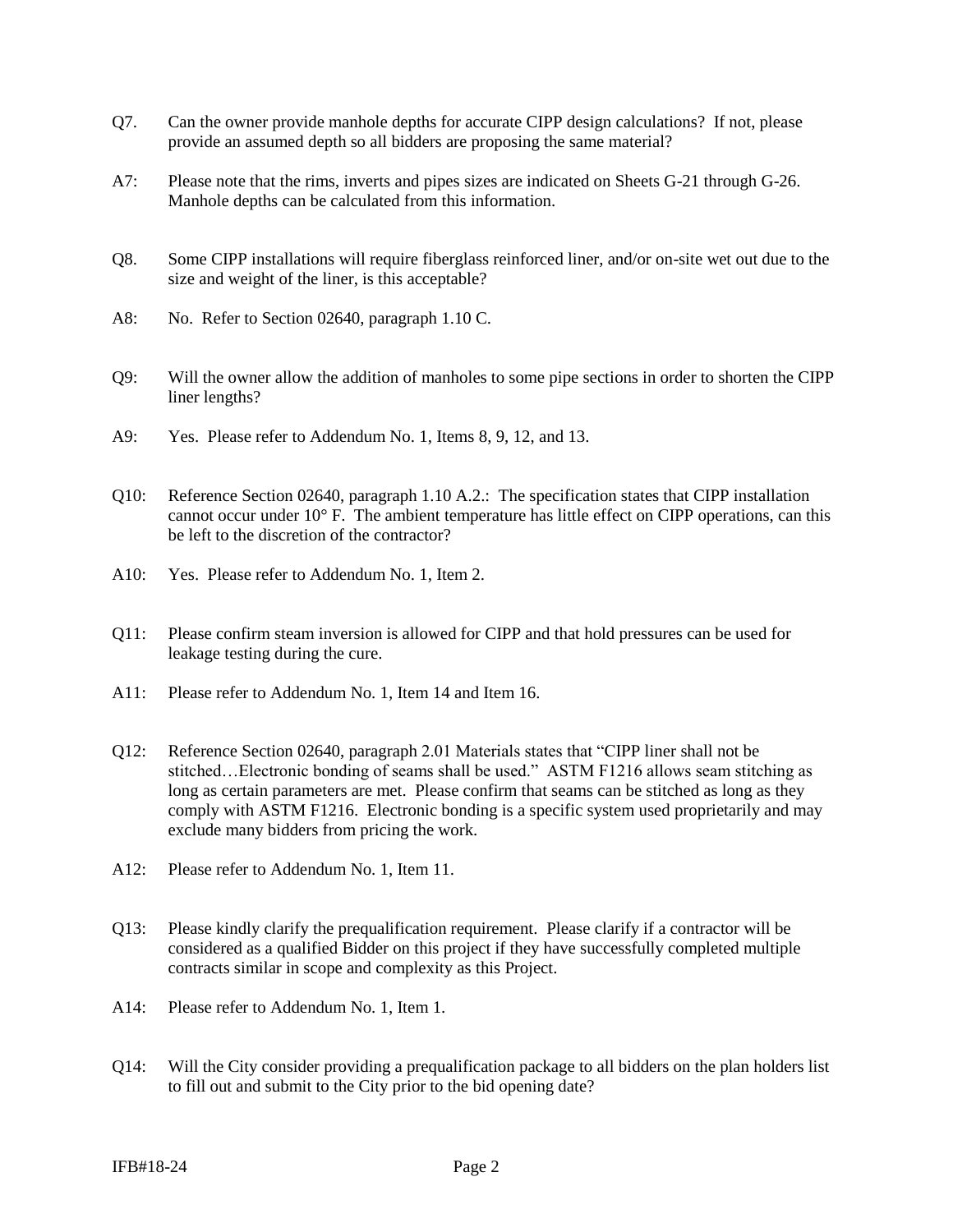- A14: No. Each Bidder will submit the qualifications form issued in Addendum No. 1, Item 1.
- Q15: We would like to submit our soil cell as an alternate for the above project. Will this be acceptable?

A15: No.

- Q16: Can soldiers piles be driven with a vibro hammer?
- A16: Yes. Please refer to Addendum No. 1, Item 4.
- Q17: Section 02200, paragraph 3.10 Handling Excess Materials, subparagraph C. states "For materials classified as non-contaminated: dispose of at a lined landfill in accordance with all local, state, and federal regulations.". Excess material can be classified as common fill, controlled site, unlined landfill, etc. What is the intent?
- A17: Please refer to Addendum No. 1, Items 6 and 7. Also refer to Section 02190, paragraph 3.05 for the decision tree governing the disposal of excess soil.
- Q18: Is blasting of rock of rock allowed?
- A18: No. Please refer to Section 02200, paragraph 3.01 E.
- Q19: Why is the Project building the box culvert from upstream to downstream?
- A19: The Project will build an empty box culvert while maintaining existing flow in the existing brick combined sewer in the middle of Somerville Avenue. The "Upstream Connection" work that involves reconstruction existing pipes is constrained in Section 01015 to occur after the box culvert construction is started. As indicated on the Drawings, bulkheads are installed in the "Upstream Connection" to divert flow to the existing combined sewer.
- Q20: Reference Section 01514, paragraph 1.04 C.2. and Table 01514-1: The requirement to install the pumps to handle the 1-year, 24-hour storm is unpractical, especially at the lower reaches of the 72-in. and 84-in. combined sewer. For CIPP work, one simply schedules it for a time period when rain in not predicted for at least 2 days. Can this be modified?
- A20: Yes. Please refer to Addendum No. 1, Item 3.
- Q21: Regarding traffic management where are you going to put the trucks while excavating?
- A<sub>21</sub>: Please refer to Sheet S<sub>D</sub>-7. - East of Prospect Street (Stages 1F through 2I), a truck lane is provided between the SOE and the barrier. - West of Prospect Street (Stages 1B through 1D), this lane is not provided. However, a Traffic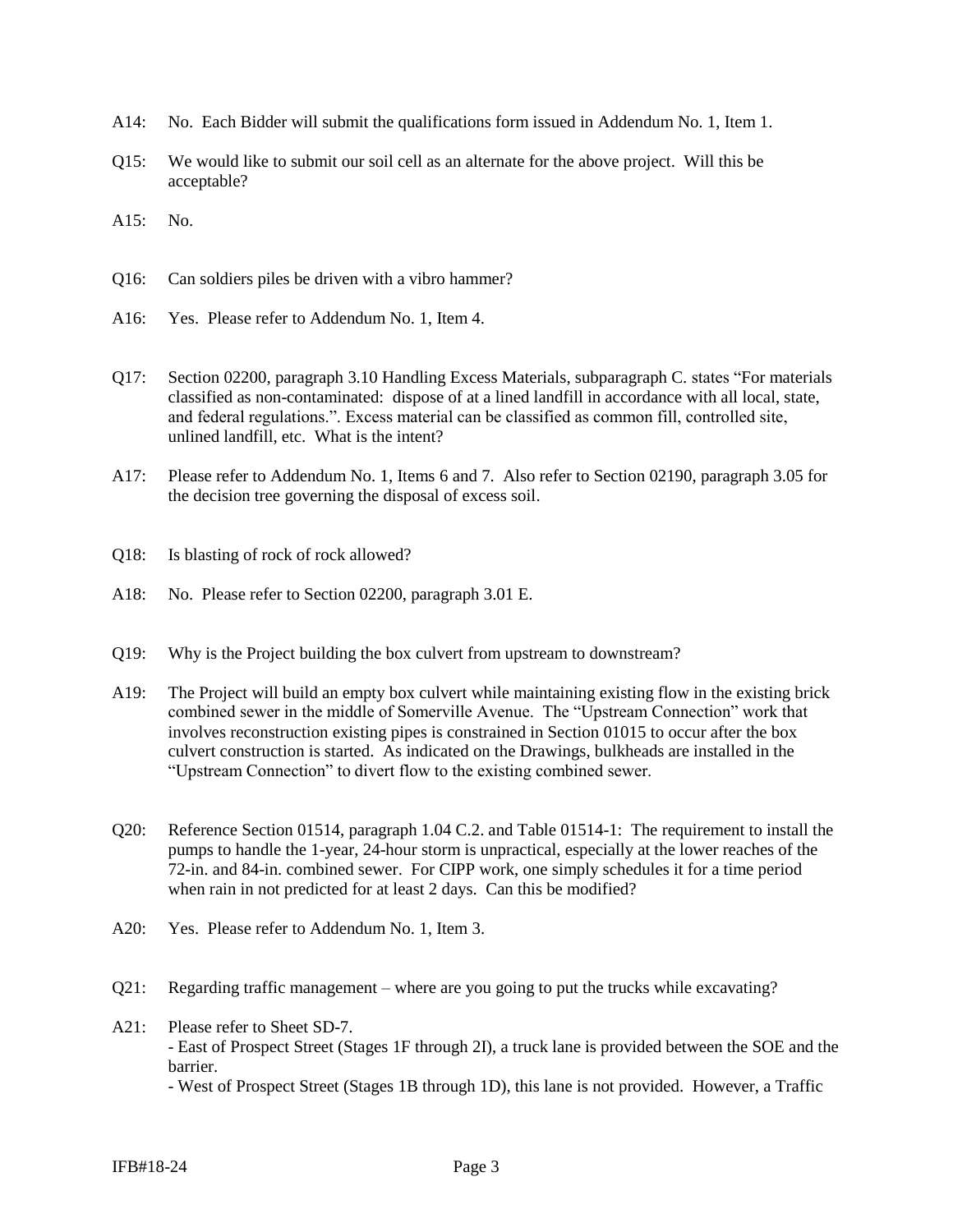Management Plan to divert westbound traffic on Somerville Avenue via Prospect and Webster may be submitted by the Contractor for approval by the Engineer.

- Q22: Reference the CIPP work in the brick sewers. Do you have any details on the manholes in order to determine how much of the riser must be removed to insert the liner?
- A22: These details are not available. For bidding purposes, assume the riser will need to be removed down to the crown of the brick sewer.
- Q23: Reference Section 02200, paragraph 3.10 D.1.: Can you clarify why it says we have to transport all materials in watertight trucks?
- A23: For non-contaminated materials, Section 02200, paragraph 3.10 D.1. is modified by Addendum No. 1, Item 7. For contaminated material, refer to Section 02190, paragraph 3.08 B.
- Q24: Reference Section 01520, paragraph 1.01 B.1. We are finding it difficult to find a 1500 sq. ft. office and trailer within 1,500 feet of the project location.
- A24: Note that the Engineer's office does not require a trailer. Paragraph 1.01 B.1 calls for a retail or office space "if available."
- Q25: Reference Section 01520, paragraph 2.01 A.5. Can the City issue 8 parking passes to accommodate for the parking spots?

A25: No. But the City will consider relaxing the requirement that the parking is 500 feet from the office, provided the office is within 1,500 feet of the Project Area.

- Q26: Will you consider extending the bid submission deadline?
- A26: We will take this under advisement.
- Q27: Please clarify the need for the temporary water mains?
- A27: Reference Sheet W-0. Most segments can be constructed off-line and tied in while maintain service via the existing main. Segments 1 and 5 (Prospect to Merriam) require temporary water mains.
- Q28: Do the mains have to be constructed in segments?
- A28: No. The term 'segment' is used as a naming convention and is not intended as a direction on when or how it is to be completed. The order of construction is up to the Contractor to schedule, subject to the constraints in Section 01015 and on Sheet W-0.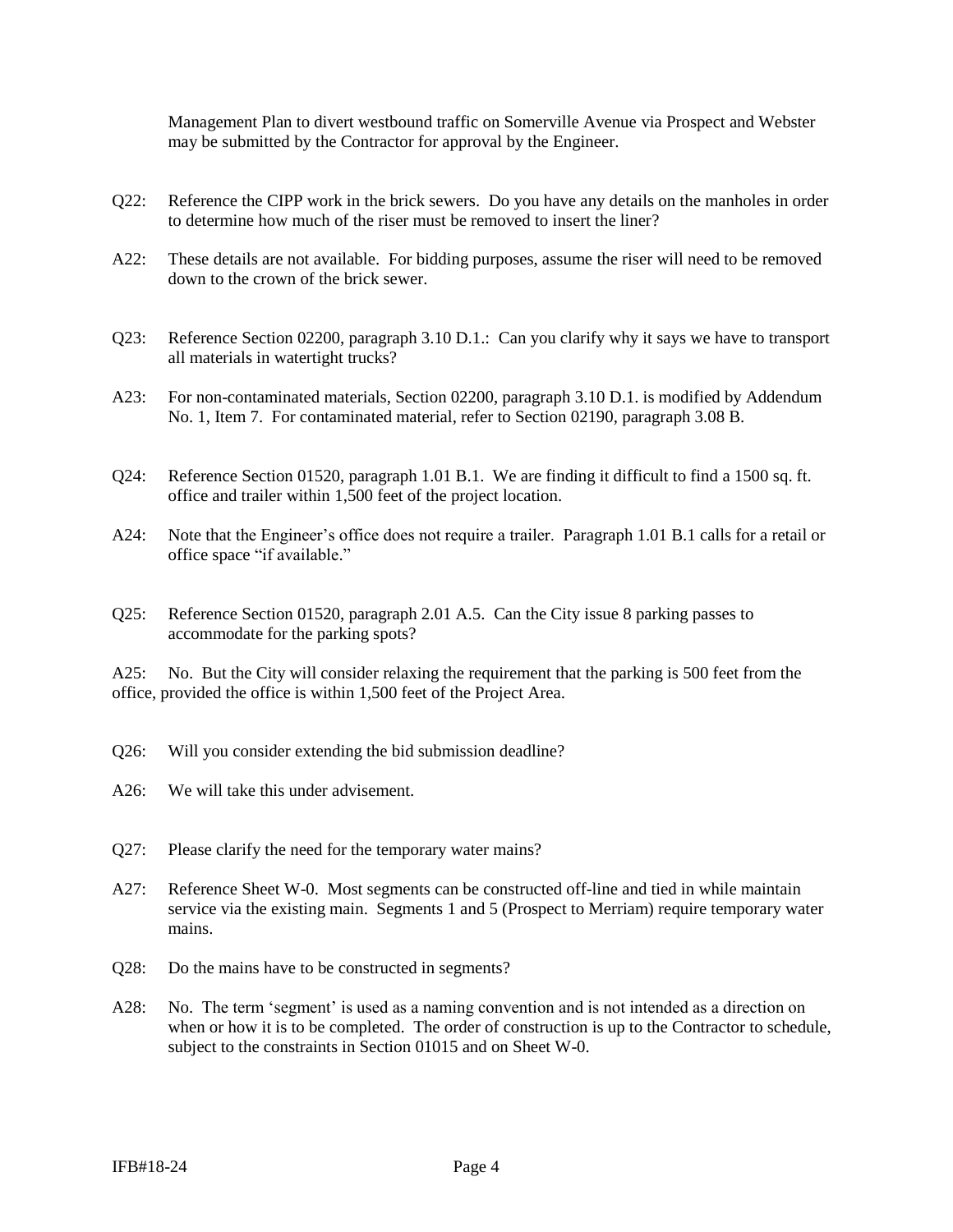- Q29: Regarding the constraint to construct the box culvert within the Prospect Street intersection during the summer, it may work out that the box culvert cannot be built in a continuous fashion and a closure piece may be needed.
- A29: We did not detail a closure piece. However, there are two options. Junction Chambers 1 and 2 can be used as closure pieces. Alternatively, a cast-in-place closure piece with reinforcing similar to the precast box culvert sections, could be proposed in an RFI.

END OF QUESTIONS & ANSWERS NO. 1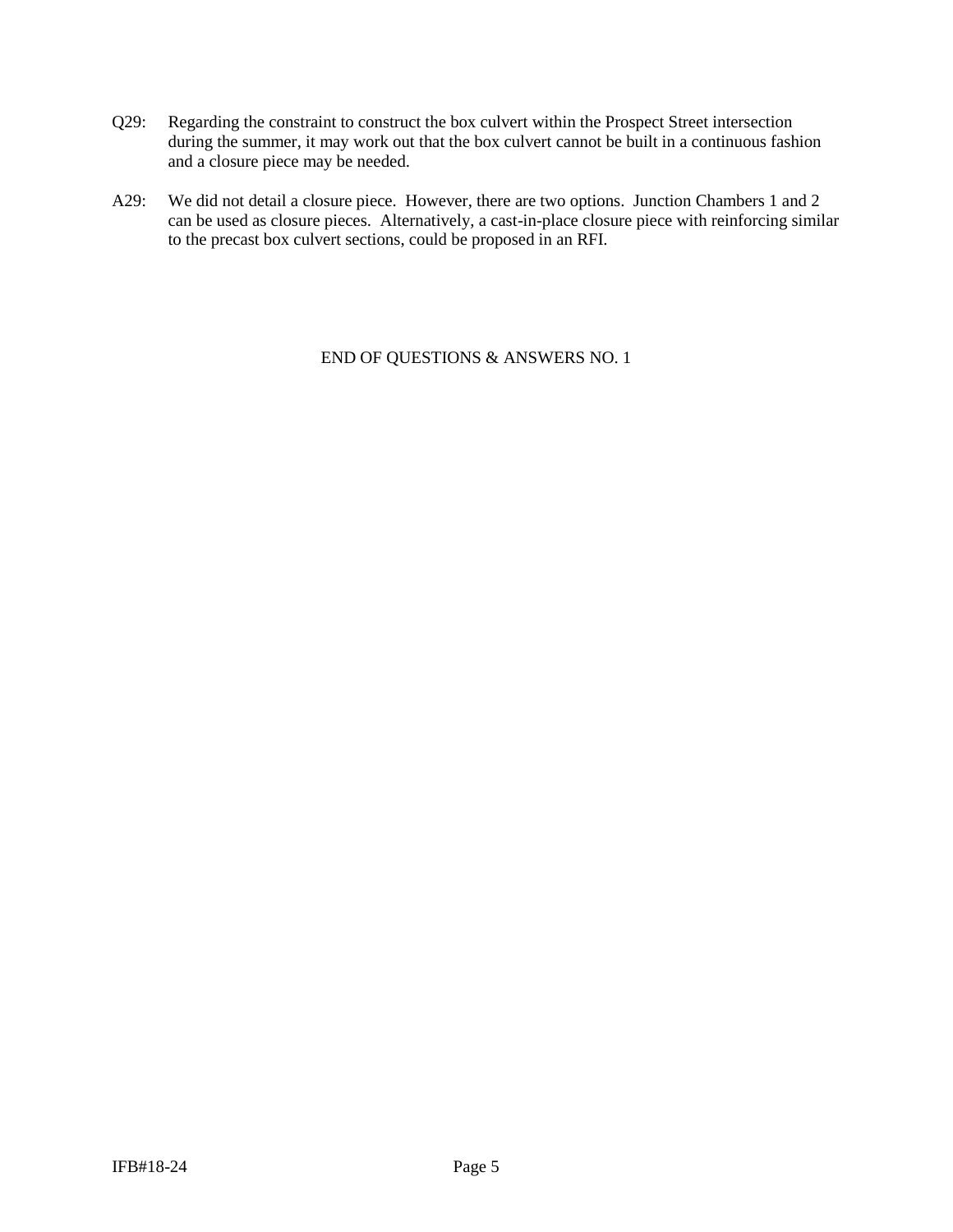

# CITY OF SOMERVILLE, MASSACHUSETTS Department of Purchasing **JOSEPH A. CURTATONE MAYOR**

BID # IFB 18-24 DATE: 1/3/2018 TIME: 10:00am The following individuals were in attendance for a pre-bid meeting for:

Somerville Avenue Utilities and Streetscape Upgrades

| <b>Name</b>                                    | Company                      | <b>Email Address</b>                                                                                                                                               | <b>Phone Number</b> |
|------------------------------------------------|------------------------------|--------------------------------------------------------------------------------------------------------------------------------------------------------------------|---------------------|
| JOSEPH BETTONCOURT.                            | P.GIDIUKO I SUNS IN          | JOEB CPGIOUSO, COM                                                                                                                                                 | $617 - 364 - 584$   |
| MARIO ROMANIA                                  | $\mathfrak{c}$               | MARIO @ P610,050.Cm                                                                                                                                                |                     |
| Pietro Ciano                                   | <u>Albanese D&amp;S.Inc.</u> | <u>Priano Galbaneseds com</u>                                                                                                                                      | 978-937-0909 x 213  |
| <u>FAUL R. SCENNA</u>                          | ALBANESE DIS INC.            | PSCENNA@ALBANESELS.COM                                                                                                                                             | u<br>$*214$         |
| Quering Puccllu                                | RSV Constaveton Comp         | 98 C sinceratorshipm com                                                                                                                                           | $617 - 909 - 1309$  |
| $\overline{\Delta_{e}}\overline{\mu}$ Petrozzi | $1\nu$ situtorm              | JPetruzzieaegion-com                                                                                                                                               | $308 - 248 - 7635$  |
| Michael Cranin                                 | $Instr_{6}F_{6}$ /m          | MCrovin @ acqion.com                                                                                                                                               | $413566 - 3703$     |
| Mark Szela                                     | Insitutorm                   | <u>mszela @ aegion.com</u>                                                                                                                                         | 508.817.6490        |
| Peter Fergeire                                 | $N$ WMCC                     | Peter sferreira as NWMCC 805.001                                                                                                                                   | 6172127739          |
| ONNOR COLLIER                                  | <u>VORTEX COMPANIES</u>      | Colliere vortexenupanies. Com                                                                                                                                      | $203 - 241 - 2567$  |
|                                                |                              |                                                                                                                                                                    |                     |
|                                                |                              |                                                                                                                                                                    |                     |
|                                                |                              |                                                                                                                                                                    |                     |
|                                                |                              |                                                                                                                                                                    |                     |
|                                                |                              |                                                                                                                                                                    |                     |
|                                                |                              |                                                                                                                                                                    |                     |
|                                                |                              | Under the negotian of particular the observation test represents the names of all hiddens in ottandance of the security assessed to be the fact that $\frac{1}{2}$ |                     |

Under the peralties of perjury, the above list represents the names of all bidders in attendance at the pre-bid meeting and I declare that said list is a complete and accurate list of attendees.

**Michael Richards Assistant Purchasing Director** 

**Witness**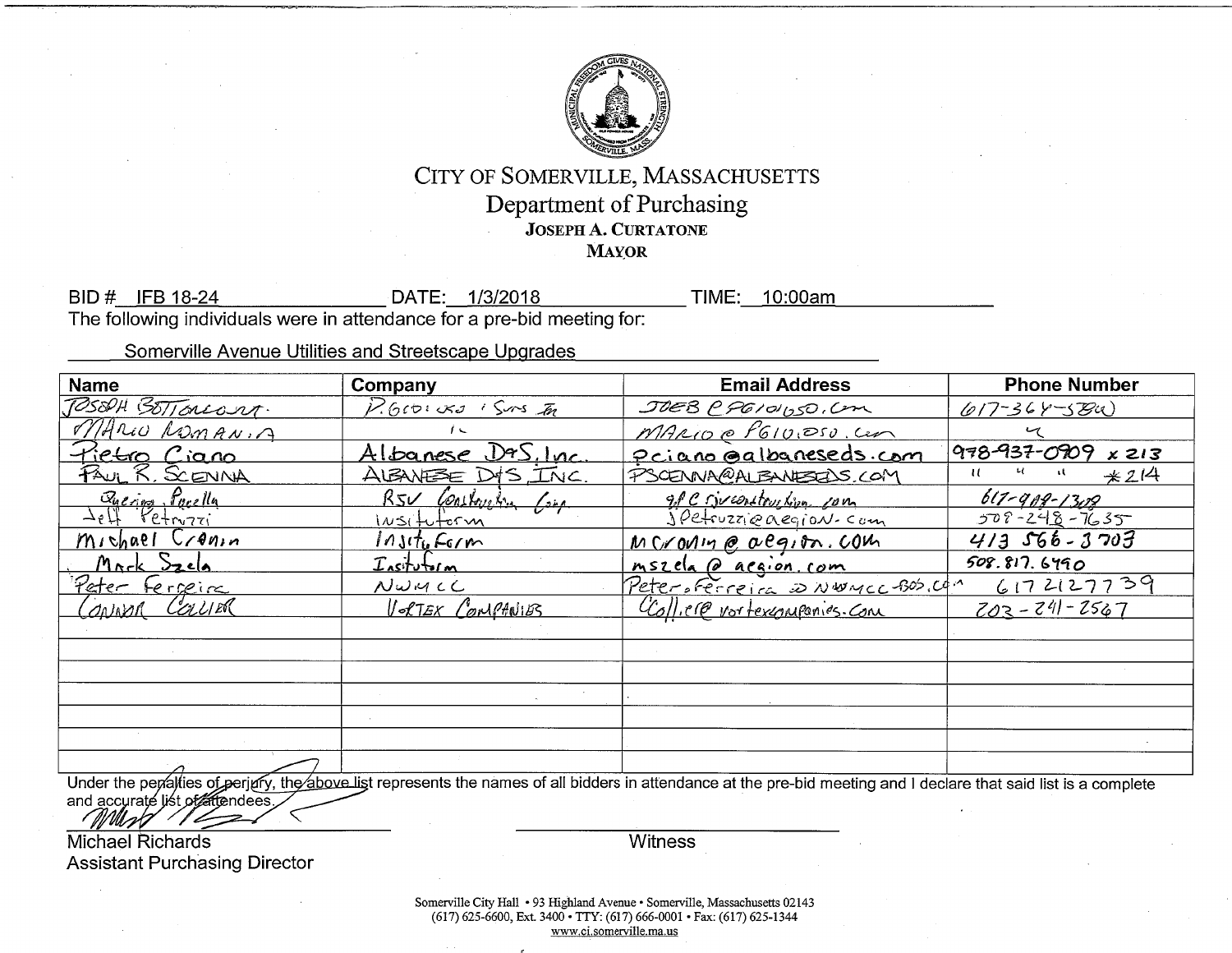

# CITY OF SOMERVILLE, MASSACHUSETTS Department of Purchasing **JOSEPH A. CURTATONE MAYOR**

BID # IFB 18-24 DATE: 1/3/2018 TIME: 10:00am The following individuals were in attendance for a pre-bid meeting for:

Somerville Avenue Utilities and Streetscape Upgrades

| <b>Name</b>                         | Company                        | <b>Email Address</b>                | <b>Phone Number</b> |
|-------------------------------------|--------------------------------|-------------------------------------|---------------------|
| STEVE OIEN                          | McCourt                        | Soien emccourt construction com     | $617269 - 2330$     |
| MARIC RILHARDSON                    | $ET+L$<br>$C_{\nu\mathcal{R}}$ | MRICHARDSON O ETL CORP.COM          | $(976)$ 897-4353    |
| KEVIN HOYT                          | $PL$ Copp.<br>ET               | $K$ Hoyt $O$ ETL CORP. Com          | $978 - 897 - 4353$  |
| Dave Whitney                        | Albanese Brothers Inc.         | dubirneye albanese bros. com        | $778 - 454 - 855$   |
| Dan Deacon                          | Barletta                       | <u>ddeacon a barlettaco.com</u>     | $617 - 293 - 3079$  |
| Marc Scopellets                     | Baker Corp                     | nscopelleti G LakercorD.com         | 508-824-3873        |
| JOHN PASIBRE/JOHN MCNAMA A ANILLOCE |                                | $ETINXDE$ $Q$ $AAWKL$ , $C_0M$      | $781 - 341 - 4800$  |
| Kathe Moulton                       | WSP                            | <u>MAAN Kate, MOLL Hon Pusp Lom</u> |                     |
|                                     |                                |                                     |                     |
|                                     |                                |                                     |                     |
|                                     |                                |                                     |                     |
|                                     |                                |                                     |                     |
|                                     |                                |                                     |                     |
|                                     |                                |                                     |                     |
|                                     |                                |                                     |                     |
|                                     |                                |                                     |                     |
|                                     |                                |                                     |                     |

Under the penalties of peridicy, the above list represents the names of all bidders in attendance at the pre-bid meeting and I declare that said list is a complete<br>and agg/urate/1st of attendees

Michael Richards **Assistant Purchasing Director**  **Witness** 

Somerville City Hall • 93 Highland Avenue • Somerville, Massachusetts 02143 (617) 625-6600, Ext. 3400 • TTY: (617) 666-0001 • Fax: (617) 625-1344 www.ci.somerville.ma.us